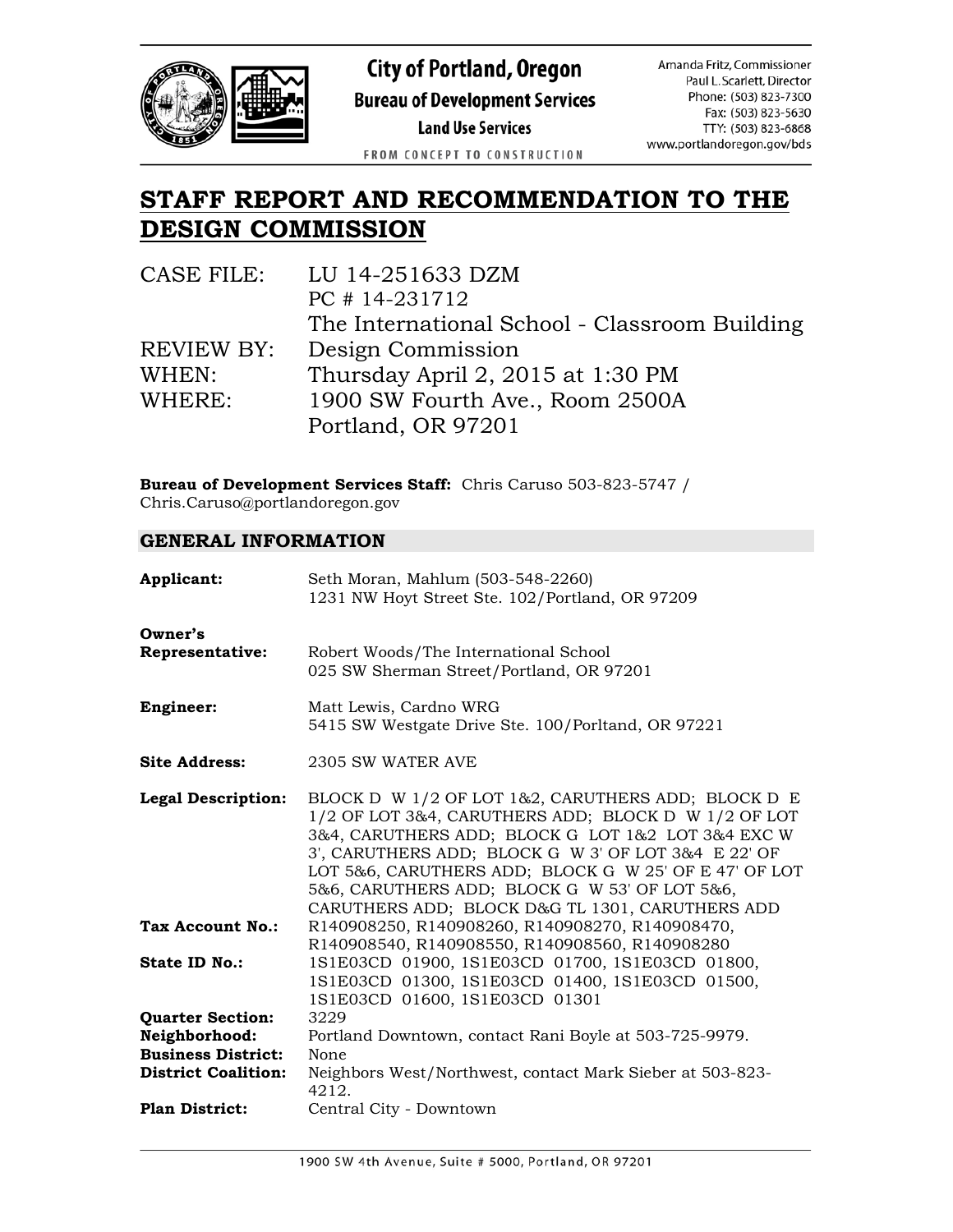| Zoning:           | CXd - Central Commercial with Design overlay                                                                                               |
|-------------------|--------------------------------------------------------------------------------------------------------------------------------------------|
| <b>Case Type:</b> | DZM – Design Review with Modifications                                                                                                     |
| <b>Procedure:</b> | Type III, with a public hearing before the Design Commission. The<br>decision of the Design Commission can be appealed to City<br>Council. |

#### **Proposal:**

The applicant seeks Design Review approval for a new three story classroom building and landscape features on the International School campus. The new building will front SW Caruthers Street. Exterior materials include metal siding systems, aluminum-clad wood windows, aluminum storefront, vinyl windows, and various metal elements such as canopies, guardrails, and screens. One new transformer installed above-grade and screened with plate steel. Nonconforming site upgrades include installation of long-term bicycle parking and new mechanical equipment screening for one on-grade unit along SW Sherman.

The following two Modification approvals are also being requested:

- 1. 33.130.230 Ground Floor Windows To reduce the total length fronting SW Caruthers Street from the required 56 linear feet to 29 linear feet and the area from the required 50% to 23.5%.
- 2. 33.130.240.B.2a Pedestrian Standards To reduce the width of one new elevated wood pedestrian connection from the new building plaza to the existing large modular building, from the required 6 feet to 5 feet.

#### **Relevant Approval Criteria:**

In order to be approved, this proposal must comply with the approval criteria of Title 33, Portland Zoning Code. The relevant approval criteria are:

33.825 Design Review

- Central City Fundamental Design Guidelines
- 33.825.040 Modifications That Will Better Meet Design Review Requirements

#### **ANALYSIS**

**Site and Vicinity:** The 52,200 SF site is located at the far southern end of the Downtown District of the Central City Plan District. The area is upslope from the developing South Waterfront District and downslope from the intersection of two major traffic thoroughfares, I-405 and SW Naito Parkway. The overall area has limited pedestrian and vehicle access as well as limited traffic, and the building site is part of a larger complex of adjacent sites owned by the International School. This new classroom building is part of a long-term master plan recently developed for the International School. This new building is the first in a series of buildings expected to be developed for the school. The immediate area is comprised of one and two-story commercial and educational buildings. SW Caruthers Street is designated by the City's Transportation System Plan as a Local Service Bikeway and Local Service Walkway. The site is also within the Downtown Pedestrian District.

**Zoning:** The Central Commercial (CX) zone is intended to provide for commercial development within Portland's most urban and intense areas. A broad range of uses is allowed to reflect Portland's role as a commercial, cultural and governmental center. Development is intended to be very intense with high building coverage, large buildings, and buildings placed close together.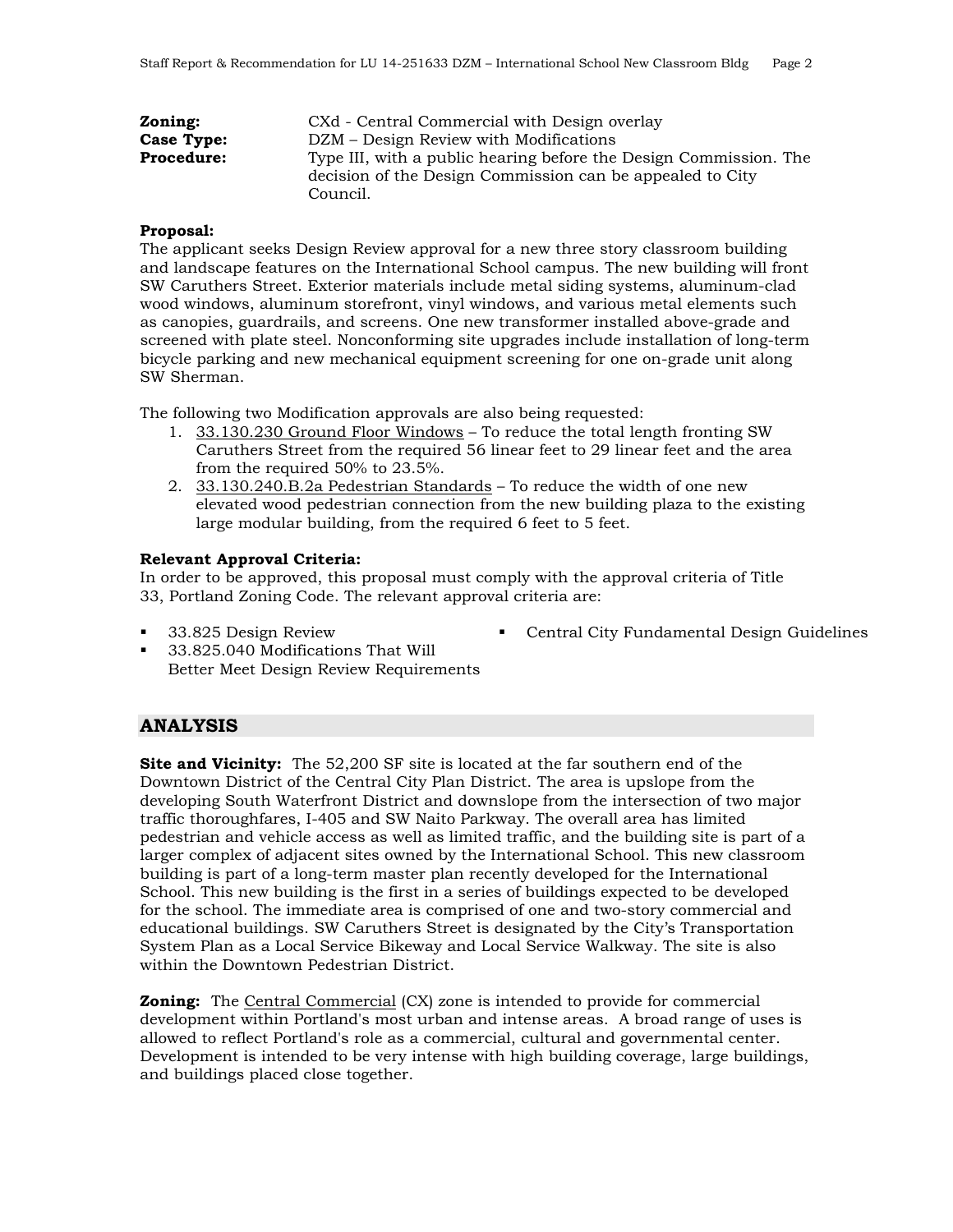The Design Overlay Zone [d] promotes the conservation and enhancement of areas of the City with special historic, architectural or cultural value. New development and exterior modifications to existing development are subject to design review.

**Land Use History:** City records indicate that prior land use reviews including:

- 1. LU 05-104196 DZM Approval of the main school building and parking lot with modifications to long-term bicycle parking.
- 2. LU 10-113888 DZM Approval of a modular classroom building, bike parking building, and parking lot landscape upgrades. Never constructed.
- 3. LU 11-119214 DZM Approval of International School modular classroom expansion.

**Agency Review:** A "Notice of proposal in Your Neighborhood" was mailed **March 11, 2015**. The following Bureaus have responded with no issue or concerns:

- Water Bureau (Exhibit E-1)
- Fire Bureau (Exhibit E-2)
- Bureau of Parks-Forestry Division (Exhibit E-3)
- Site Development Section of BDS (Exhibit E-4)
- Life Safety Review Section of BDS (Exhibit E-5)
- Bureau of Environmental Services (Exhibit E-6)
- Bureau of Transportation Engineering and Development Review (Exhibit E-7)

**Neighborhood Review:** A Notice of Proposal in Your Neighborhood was mailed on **March 11, 2015**.

No written responses have been received from either the Neighborhood Association or notified property owners in response to the proposal.

#### **DEVELOPMENT STANDARDS**

Unless specifically required in the approval criteria listed below, this proposal does not have to meet the development standards in order to be approved during this review process. The plans submitted for a building or zoning permit must demonstrate that all development standards of Title 33 can be met, or have received an Adjustment or Modification via a land use review prior to the approval of a building or zoning permit.

#### **CX Base Zone Development Standards (33.130)**

The CX zone is intended to provide for commercial development within Portland's most urbane and intense areas. A broad range of uses is allowed to reflect Portland's role as a commercial, cultural and governmental center. Development is intended to be very intense with high building coverage, large buildings, and buildings placed close together. Development is intended to be pedestrian-oriented with a strong emphasis on a safe and attractive streetscape.

#### **Central City Plan District Development Standards (33.510)**

The Central City plan district implements the Central City Plan and other plans applicable to the Central City area. These other plans include the Downtown Plan, the River District Plan, the University District Plan, and the Downtown Parking and Circulation Policy. The Central City plan district implements portions of these plans by adding code provisions which address special circumstances existing in the Central City area.

Central Residential Zone Primary Uses (Table 130-1) *Development Standard* Schools are allowed by right in the CX zone. The standard is met.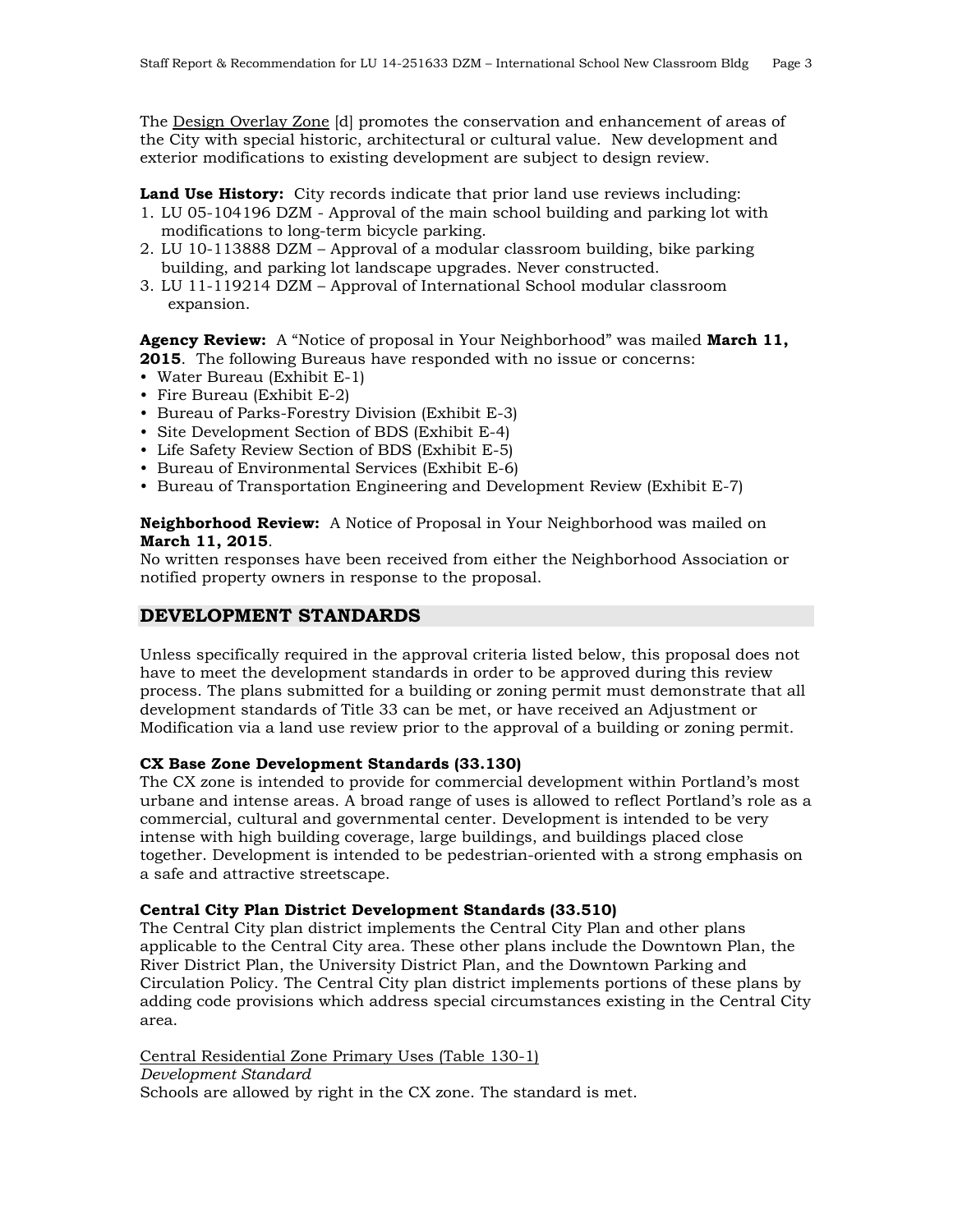#### Floor Area Ratios (33.510.200 Map 510-2)

*Development Standard*

Maximum FAR 4:1 allowed in this area of the Downtown Central City Plan District. *Proposal*

 The proposal has a floor area ratio of 1.94:1 based on a net site area of 56,200 SF and a combined new and existing building area of 29,000 SF. The standard is met.

Maximum Height (Table 130-3, 33.510.205 & Map 510-3]

*Development Standard* Maximum height 75 feet.

*Proposal* 

 Height has been measured per Height Measurement of Base Point 2 in the PZC 33.930, Figure 930-7, with the base point set 10 feet above the lowest grade. The building is therefore 34'-6" tall. The standard is met.

#### Minimum and Maximum Setbacks (Table 130-3 & 33.130.215)

#### *Development Standard*

The maximum building setback is 10 feet for 100% (Standard 1) of the ground-level street-facing facades facing one street and 10 feet for 50% (Standard 2) on one intersecting street as this is a lot with 2 or more frontages, no transit streets, and two or more intersecting streets in a Pedestrian District.

*Proposal*

- The maximum building setback is 0'-0" along SW Water Avenue so Standard 1 is met.
- The 50% maximum building setback is met along intersecting SW Sherman Avenue by existing buildings so Standard 2 is also met.

#### Building Coverage (Table 130-3)

*Development Standard*

No limit.

*Proposal*

 The new and existing buildings will cover less than 100% of the site. The standard is met.

#### Minimum Landscaped Area (Table 130-3)

*Development Standard*

None.

*Proposal*

 Landscaping is being provided around the new building but it is not required. The standard is met.

#### Ground Floor Windows (33.130.230.B.2, 33.510.220 & Map 510-12)

#### *Development Standard*

In CX zone, all exterior walls on the ground level which face a street lot line, sidewalk, plaza, or other public open space or right-of-way must meet the general window standard in Paragraph 3.

General Standard. The windows must be at least 50% of the length and 25% of the ground level wall area. Ground level wall areas include all exterior wall areas up to 9 feet above the finished grade. The requirement does not apply to the walls of residential units, and does not apply to the walls of parking structures when set back at least 5 feet and landscaped to at least the L2 standard.

*Proposal*

 A Modification is requested for the SW Caruthers Street frontage to not meet the standard. *See the Modifications section of this report.*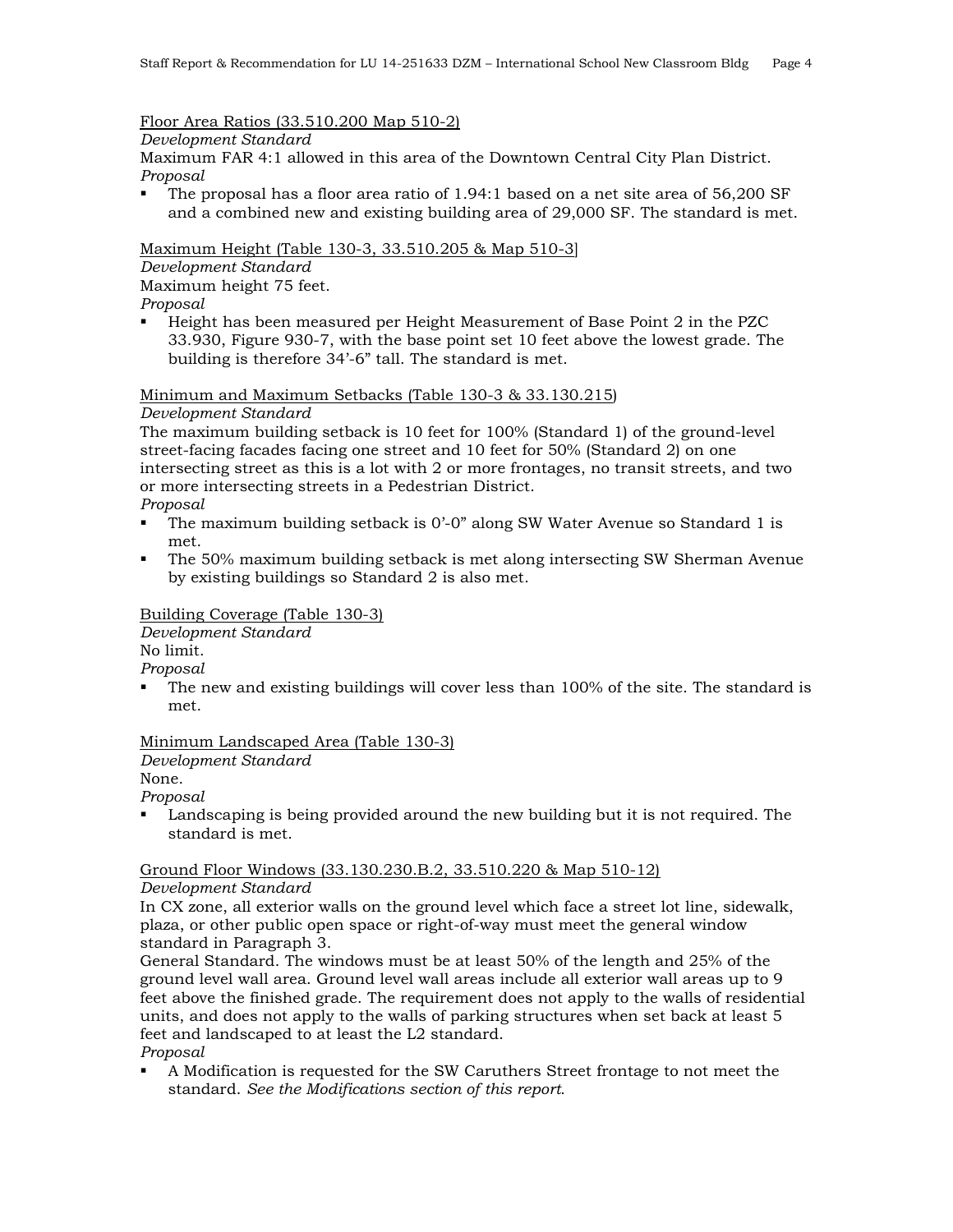#### Screening (33.130.235)

#### *Development Standard*

All exterior garbage and recycling areas must be screened from the street and any adjacent properties. Mechanical equipment on the roof must be screened if within 50 feet of an R zone.

#### *Proposal*

- Garbage/recycling areas are located entirely within the building. The standard is met.
- There are no R zoned sites within 50 feet of this proposal, so this standard does not apply.

#### Pedestrian Standards (33.130.240)

#### *Development Standard*

These pedestrian standards implement the State Transportation Planning Rule. Under the pedestrian standards, the site must contain a pedestrian circulation system connecting all adjacent streets to the main entrance and provide connections to other areas of the site.

The internal circulation system must be 6 feet wide.

The area between a building and the street lot line must either be landscaped to the L1 standard or hard-scaped for use by pedestrians.

- *Proposal*
- The building contains direct access to all entrances via the public and private sidewalks and the area between the building and the public and private street lot lines are hardscaped for use by pedestrians. This standard is met.
- A Modification is requested to reduce the pedestrian connection from the large modular building to the new building's internal plaza from 6 feet to 5 feet. *See the Modifications section of this report.*

#### Parking (33.266, 33.510.261 & Map 510-8)

#### *Development Standard*

There is no required parking in the CX zone in the Central City Plan District. School parking is allowed with a maximum of 1.5 spaces per classroom or per Conditional Use or Impact Mitigation Plan approval.

#### *Proposal*

No parking is proposed with this development. The standard is met.

#### Bicycle Parking (33.266.210 & Table 266-6)

#### *Development Standard*

The project consists of 10 new homerooms bringing the total rooms on the site to 24: *Proposal*

- Classrooms Long-Term Spaces 32 req'd 18 new 14 existing
- Classrooms Short-Term Spaces none req'd

The standard is met.

#### Loading Spaces (33.266.310 & Map 510-9)

*Development Standard*

No on-site loading is required for a building with less than 20,000 SF of floor area that contains no dwelling units.

*Proposal*

• Not applicable.

Signs (33.130.295 & Title 32] The one sign that is shown on the new classroom building is less than 32 SF in area and is therefore exempt from Design Review.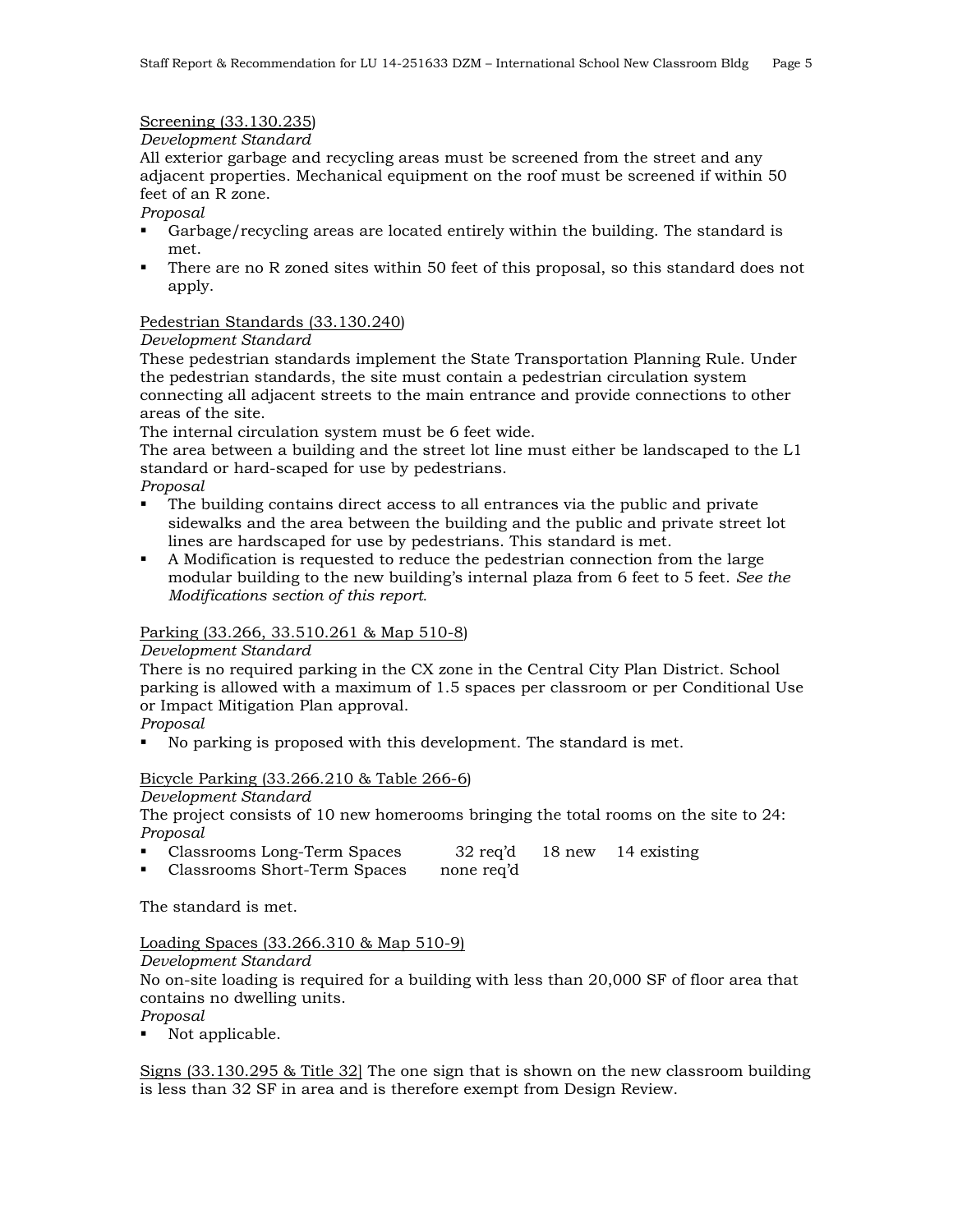Street Trees (33.130.300) Street Trees will be provided as required by the City Forester in Exhibit E-3.

#### **ZONING CODE APPROVAL CRITERIA**

#### **(1) DESIGN REVIEW (33.825)**

#### **33.825.010 Purpose**

Design Review ensures:

- That development conserves and enhances the recognized special design values of a site or area;
- The conservation, enhancement, and continued vitality of the identified scenic, architectural, and cultural values of each design district;
- That certain types of infill development will be compatible with the neighborhood and enhance the area; and
- High design quality of public and private projects.

#### **33.825.055 Design Review Approval Criteria**

A design review application will be approved if the review body finds the applicant to have shown that the proposal complies with the design guidelines for the area.

It is important to emphasize that design review goes beyond minimal design standards and is viewed as an opportunity for applicants to propose new and innovative designs. The design guidelines are not intended to be inflexible requirements. Their mission is to aid project designers in understanding the principal expectations of the city concerning urban design.

The review body conducting design review may waive individual guidelines for specific projects should they find that one or more fundamental design guidelines is not applicable to the circumstances of the particular project being reviewed.

The review body may also address aspects of a project design which are not covered in the guidelines where the review body finds that such action is necessary to better achieve the goals and objectives of design review in the Central City.

**Findings**: The site is designated with design overlay zoning (d). Therefore the proposal requires Design Review approval. Because the site is within the Central City Plan District Downtown Subdistrict, the applicable approval criteria are listed in the Central City Fundamental Design Guidelines.

#### **Central City Fundamental Design Guidelines**

These guidelines provide the constitutional framework for all design review areas in the Central City.

The Central City Fundamental Design Guidelines focus on four general categories. **(A) Portland Personality,** addresses design issues and elements that reinforce and enhance Portland's character. **(B) Pedestrian Emphasis,** addresses design issues and elements that contribute to a successful pedestrian environment. **(C) Project Design,** addresses specific building characteristics and their relationships to the public environment. **(D) Special Areas,** provides design guidelines for the four special areas of the Central City.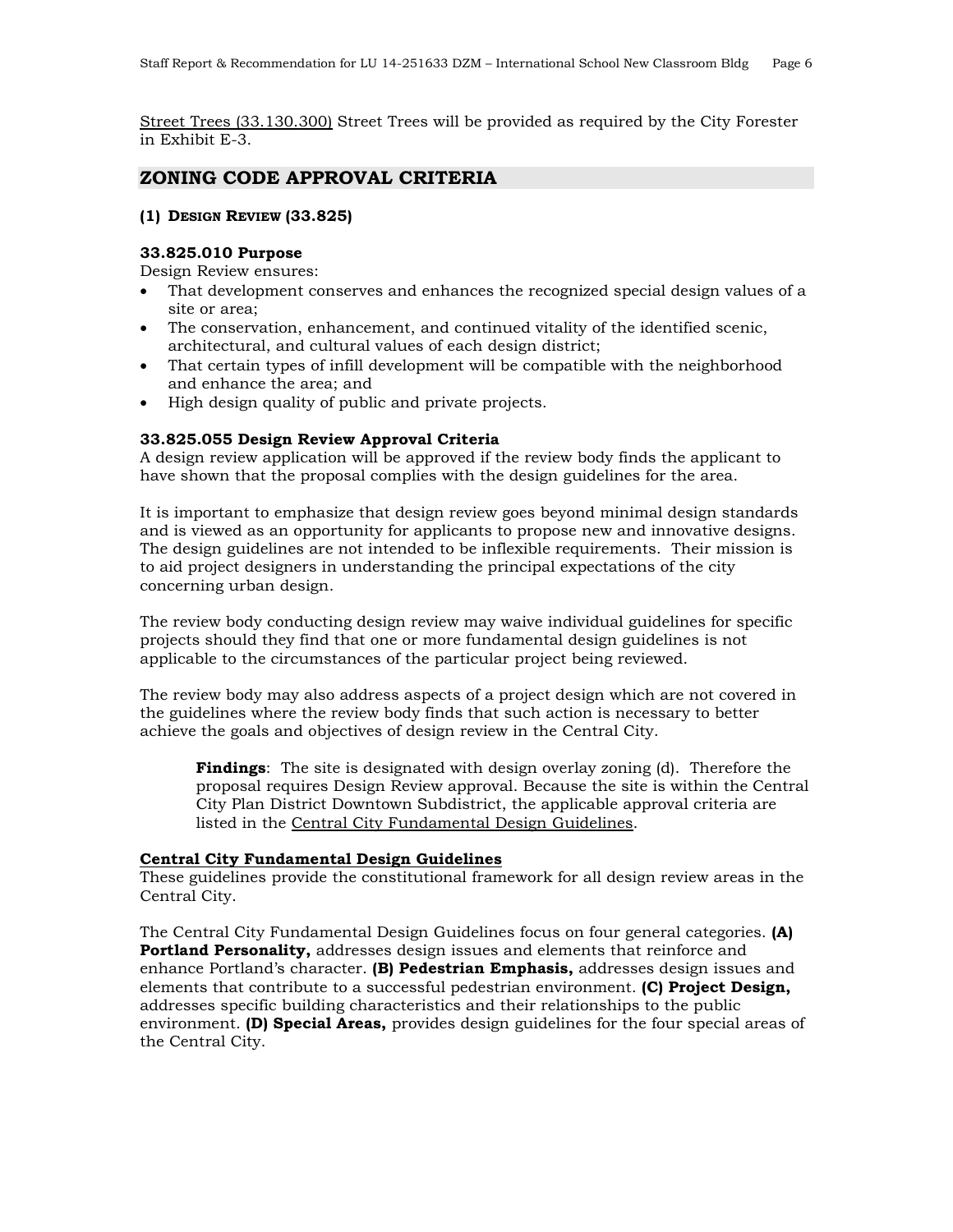#### **Central City Plan Design Goals**

This set of goals are those developed to guide development throughout the Central City. They apply within all of the Central City policy areas. The nine goals for design review within the Central City are as follows:

- **1.** Encourage urban design excellence in the Central City;
- **2.** Integrate urban design and preservation of our heritage into the development process;
- **3.** Enhance the character of the Central City's districts;
- **4.** Promote the development of diversity and areas of special character within the Central City;
- **5.** Establish an urban design relationship between the Central City's districts and the Central City as a whole;
- **6.** Provide for a pleasant, rich and diverse pedestrian experience for pedestrians;
- **7.** Provide for the humanization of the Central City through promotion of the arts;
- **8.** Assist in creating a 24-hour Central City which is safe, humane and prosperous**;**
- **9.** Ensure that new development is at a human scale and that it relates to the scale and desired character of its setting and the Central City as a whole**.**

*Staff has considered all guidelines and has addressed only those guidelines considered applicable to this project.*

**A3. Respect the Portland Block Structures.** Maintain and extend the traditional 200-foot block pattern to preserve the Central City's ratio of open space to built space. Where superblock exist, locate public and/or private rights-of-way in a manner that reflects the 200-foot block pattern, and include landscaping and seating to enhance the pedestrian environment.

**Findings:** The project is a partial development of a full block and will maintain the block pattern present throughout this southern portion of the Downtown Subdistrict of the Central City Plan District. The block pattern of this area has been altered over the past century by freeway ramps, bridges, and new roadways which in turn created some roads around this site that end in cul-de-sacs. Neither SW Caruthers nor SW Sherman Street can be connected to upper SW Naito Parkway due to site slope, utility corridor requirements, and transportation system constraints. These streets also cannot be connected south to SW Harbor Drive, again due to transportation system design constraints. While the streets around this block will remain as designed today, the pedestrian environment will be enhanced by the installation of street trees and a landscaped area along SW Caruthers Street between the building and the sidewalk. *This guideline is therefore met.*

**A4. Use Unifying Elements.** Integrate unifying elements and/or develop new features that help unify and connect individual buildings and different areas.

**A5. Enhance, Embellish, and Identify Areas.** Enhance an area by reflecting the local character within the right-of-way. Embellish an area by integrating elements in new development that build on the area's character. Identify an area's special features or qualities by integrating them into new development.

**C4. Complement the Context of Existing Buildings.** Complement the context of existing buildings by using and adding to the local design vocabulary.

**Findings for A4, A5 & C4:** The project utilizes some building elements from the surrounding area and also introduces a new palette of materials for The International School site. The current campus buildings are a mix of re-purposed utilitarian concrete structures and prefabricated modular buildings. Other buildings in the area are some distance away from this site due to the street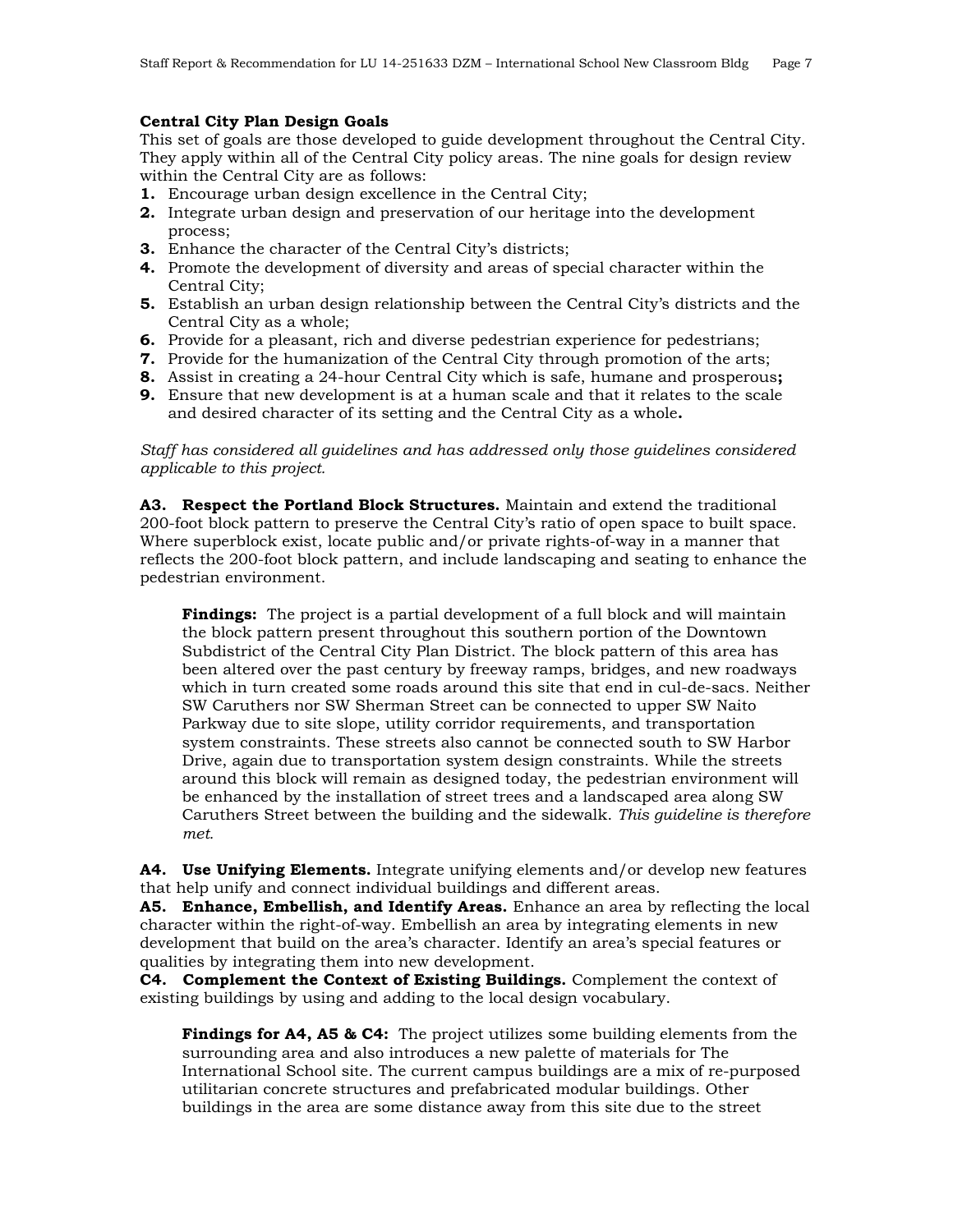system but they are a mix of multi-family housing, commercial uses, and hotels in a wide variety of materials such as brick, glass, metal panels, wood, plaster, and concrete. The pattern of punched windows around this new building, the metal canopies, architectural concrete ground floor walls, aluminum storefront, and multiple landscaped outdoor areas are all features found on buildings within the district, which helps this project fit into the surrounding built environment. *This guideline is therefore met.*

**A7. Establish and Maintain a Sense of Urban Enclosure.** Define public rights-of-way by creating and maintaining a sense of urban enclosure.

**A8. Contribute to a Vibrant Streetscape.** Integrate building setbacks with adjacent sidewalks to increase the space for potential public use. Develop visual and physical connections into buildings' active interior spaces from adjacent sidewalks. Use architectural elements such as atriums, grand entries and large ground-level windows to reveal important interior spaces and activities.

**B4. Provide Stopping and Viewing Places.** Provide safe, comfortable places where people can stop, view, socialize and rest. Ensure that these places do not conflict with other sidewalk uses.

**Findings for A7, A8 & B4:** The proposal is close to the sidewalk on SW Caruthers Street with building wall and outdoor plaza seating at the ground floor which helps to define the public right-of-way as separate from the development site. This strong building base and two stories of classrooms above that are also close to the sidewalk, creates a sense of urban enclosure. The combination of strong building walls, distinct entry plazas, plantings, concrete seats, and new street trees, successfully develop this lot's urban edge. The two plazas and entries at the east and west sides of the building also provide open areas for people to gather just off of the SW Caruthers Street sidewalk.

Active spaces such as lobbies, classrooms, and a shared student common area are visually connected to the adjacent sidewalk and on-site plazas by the use of large windows at portions of the ground level and the upper floors. Plantings located adjacent to the SW Caruthers sidewalk and around both plazas will add visual depth and motion to the streetscape, further softening this edge of the pedestrian realm.

The building incorporates human scale design elements that provide visual interest to the surrounding pedestrian environment and encourage social interaction. These elements include art tiles at the ground floor concrete wall, seating in both plazas, textural ribbed metal siding, and lush landscaping. The recessed main ground level entrance also provides sheltered gathering space for students and their families. *These guidelines are therefore met.*

**B1. Reinforce and Enhance the Pedestrian System.** Maintain a convenient access route for pedestrian travel where a public right-of-way exists or has existed. Develop and define the different zones of a sidewalk: building frontage zone, street furniture zone, movement zone, and the curb. Develop pedestrian access routes to supplement the public right-of-way system through superblocks or other large blocks.

**B2. Protect the Pedestrian.** Protect the pedestrian environment from vehicular movement. Develop integrated identification, sign, and sidewalk-oriented night-lighting systems that offer safety, interest, and diversity to the pedestrian. Incorporate building equipment, mechanical exhaust routing systems, and/or service areas in a manner that does not detract from the pedestrian environment.

**B3. Bridge Pedestrian Obstacles.** Bridge across barriers and obstacles to pedestrian movement by connecting the pedestrian system with innovative, well-marked crossings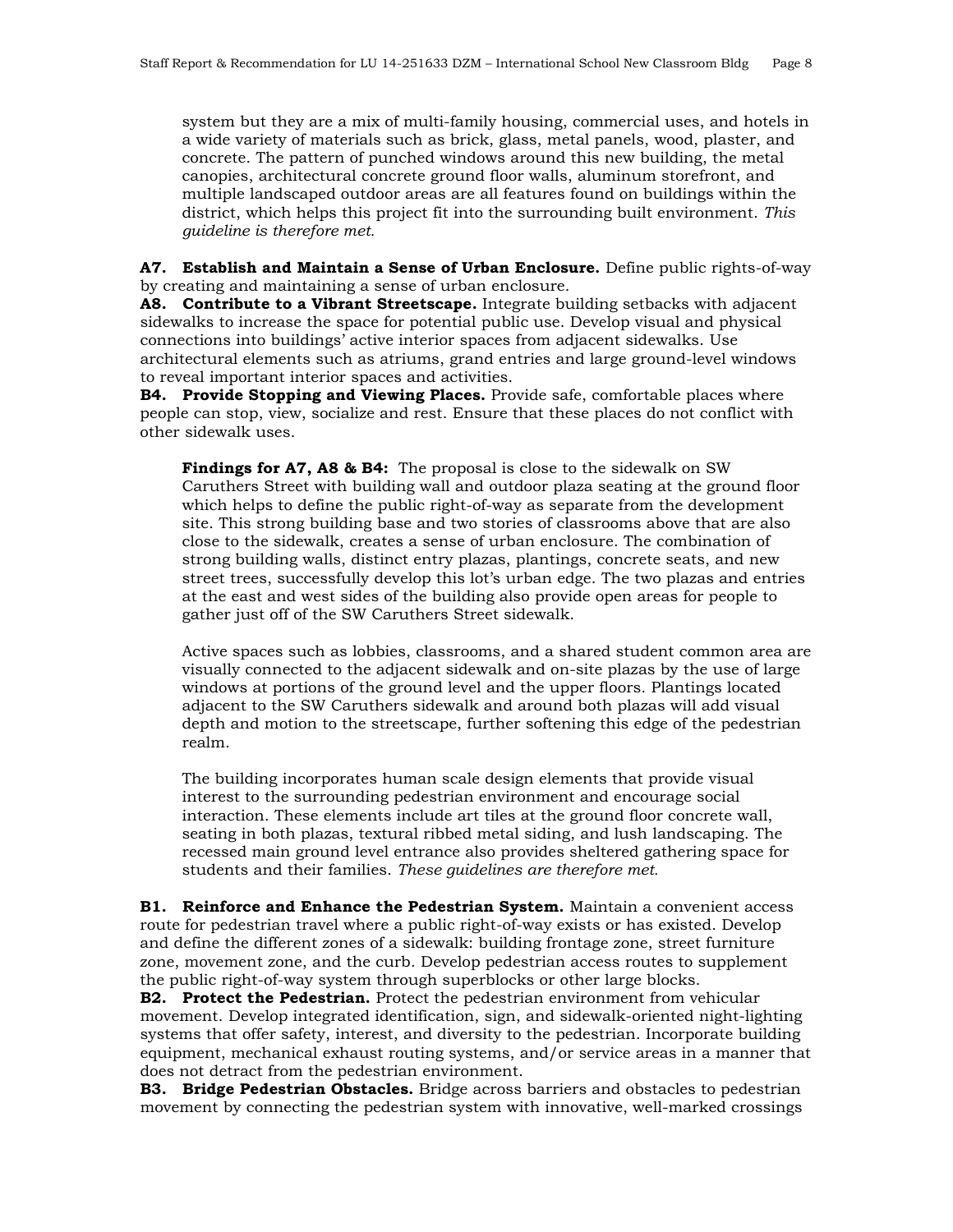and consistent sidewalk designs.

**Findings for B1, B2 & B3:** The primary pedestrian circulation paths in the vicinity of the site include City sidewalks on three of four frontages. These sidewalks will remain in place and will continue to connect this site, up to SW Naito Parkway via sets of stairs, as well as down to the Riverplace area and South Waterfront which in turn leads to public transit options.

One above-grade transformer will be located in the back corner of the adjacent surface parking lot. This site is unable to locate this transformer below-grade due to major electrical utility supply lines that run under the streets as well as thru areas of the site. This new transformer will be partially buried behind the new stormwater planter concrete retaining walls due to the site's slope and will be screened from view by a steel plate enclosure. This location and obscuring steel enclosure keeps this transformer from having an adverse impact on pedestrians.

**B6. Develop Weather Protection.** Develop integrated weather protection systems at the sidewalk-level of buildings to mitigate the effects of rain, wind, glare, shadow, reflection, and sunlight on the pedestrian environment.

**B7. Integrate Barrier-Free Design.** Integrate access systems for all people with the building's overall design concept.

**Findings for B6 & B7:** Street trees will be added along SW Sherman and SW Caruthers as required, providing shading and some weather protection. Addition on-site weather protection is being provided by a deeply recessed ground level entry and a projecting metal canopy at the upper plaza entry. All areas of the site are designed for accessibility. At-grade entrances are provided at multiple floor levels, and on-site walkways are connected to the public circulation system. *These guidelines are therefore met.*

**C1. Enhance View Opportunities.** Orient windows, entrances, balconies and other building elements to surrounding points of interest and activity. Size and place new buildings to protect existing views and view corridors. Develop building façades that create visual connections to adjacent public spaces.

**Findings:** The site is on a high slope above SW Water Avenue and has good views toward the river which will be visible through the windows on the classroom floors. The proposed development takes advantage of other available views towards South Waterfront, area bridges, and the South Auditorium area by providing large windows on all the floors. There are no view designated view corridors through this site but the modest height of the building will help maintain existing views of the river and South Waterfront from properties across SW Naito Parkway. *This guideline is therefore met.*

**C2. Promote Quality and Permanence in Development.** Use design principles and building materials that promote quality and permanence.

**C5. Design for Coherency.** Integrate the different building and design elements including, but not limited to, construction materials, roofs, entrances, as well as window, door, sign, and lighting systems, to achieve a coherent composition.

**Findings for C2, C4 & C5:** The proposal includes a number of different materials including smooth architectural-finished concrete, metal railings and canopies, two colors of ribbed vertical metal panels, two colors of backed flat metal panels, lightcolored vinyl windows, dark-colored aluminum-clad wood windows, dark-colored storefront, and concrete plazas, retaining walls, and seats/steps. These materials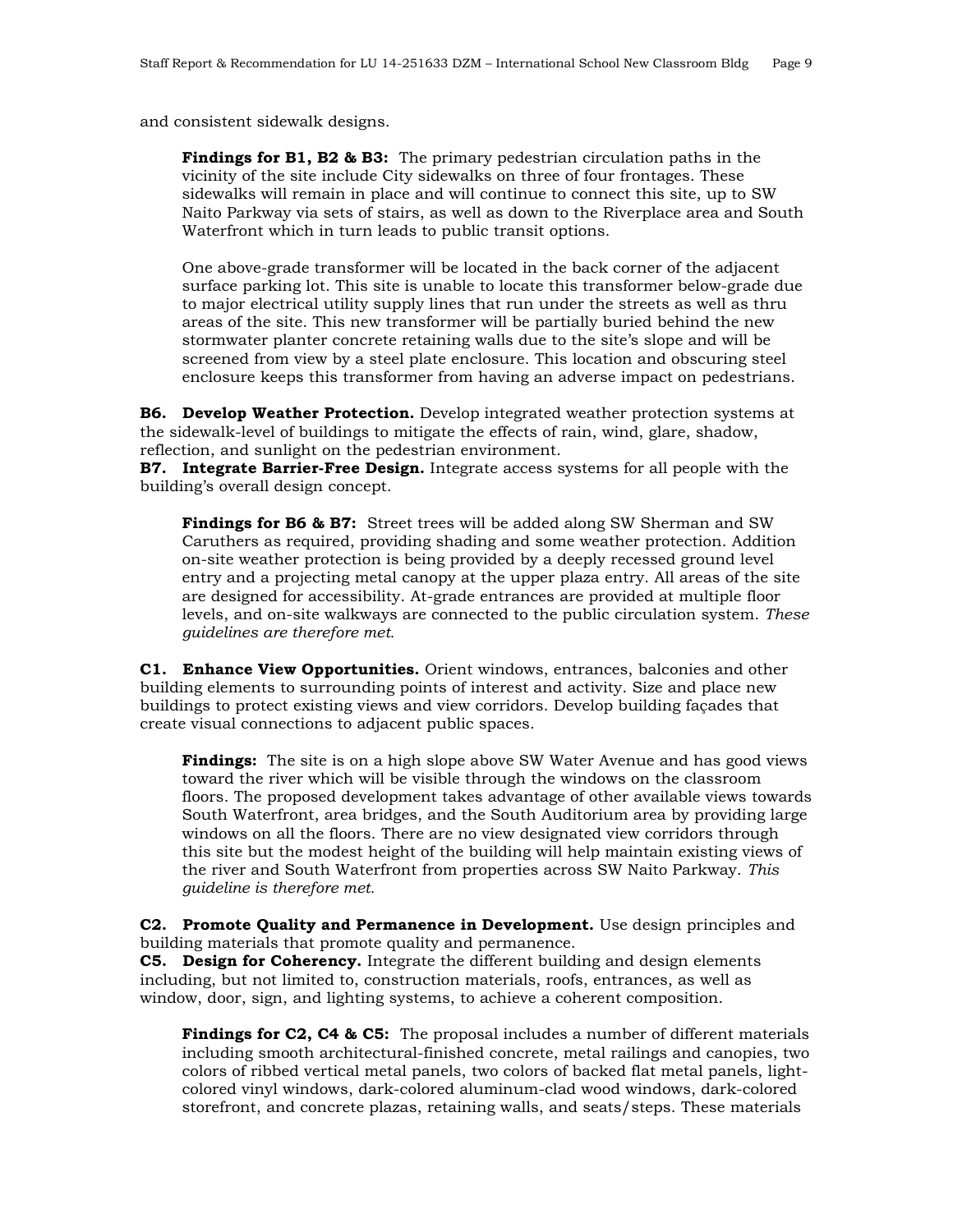are all of a high quality and are located on the building in ways that allow them to be durable and long-lasting. These materials work their way around all sides of the building in a simple and clear manner, with the two colors of ribbed metal panels delineating the strong building forms while architectural concrete creates the building base and designates the open areas. The three types of windows are also used in a consistent manner around the building. The vinyl windows designate classroom spaces while the storefront designates public entry areas, and the aluminum-clad wood windows designate a shared student area.

The building form is a simple set of intersecting bars with regular window openings, all sitting on a one-story concrete base that is partially dug into the slope. The window patterns occur around the building until they are broken on the north façade by a more open system of aluminum-clad wood windows. This portion of the building is also differentiated by its projection along the façade which creates an independent mass that opens to views of the stormwater landscaping and Hill Climb area. This area is very important for future campus integration and activities and therefore deserves this special treatment. Both public entries are differentiated as special by the plazas in front and the recessed soffits and canopies. The use of consistent colors and materials around the building, from roof to sidewalk, creates an interesting and coherent design with quality materials that invoke a sense of permanence. *These guidelines are therefore met.*

**C8. Differentiate the Sidewalk-Level of Buildings.** Differentiate the sidewalk-level of the building from the middle and top by using elements including, but not limited to, different exterior materials, awnings, signs, and large windows.

**C9. Develop Flexible Sidewalk-Level Spaces.** Develop flexible spaces at the sidewalk-level of buildings to accommodate a variety of active uses.

**Findings for C8 & C9:** The building is designed as intersecting bars on a concrete base. The upper stories are differentiated from the sidewalk-level by the use of concrete and storefront on the ground floor, and metal panels with vinyl or aluminum-clad wood windows on the upper stories. Further differentiation is achieved by the projecting canopy, recessed entry area, and the art tile installation on the ground level, none of which are repeated on the upper stories. The ground level entry spaces are designed to accommodate small gatherings of students and their families and can be used for a variety of school-oriented activities. The current layout of the interior spaces places active areas along all four building edges. Stairs and elevator towers are located inside the building and will not interrupt the building corners. *These guidelines are therefore met.*

**C11. Integrate Roofs and Use Rooftops.** Integrate roof function, shape, surface materials, and colors with the building's overall design concept. Size and place rooftop mechanical equipment, penthouses, other components, and related screening elements to enhance views of the Central City's skyline, as well as views from other buildings or vantage points. Develop rooftop terraces, gardens, and associated landscaped areas to be effective stormwater management tools.

**Findings:** The rooftop itself is very simple in form and works with the overall massing of the proposed building. Its height is kept low so that the new building will not block views from other buildings or vantage points, and will therefore have no negative impact on the city skyline. Rooftop mechanical equipment will be screened by extended height parapet walls. No equipment will project above the top of the parapets. *This guideline is therefore met.*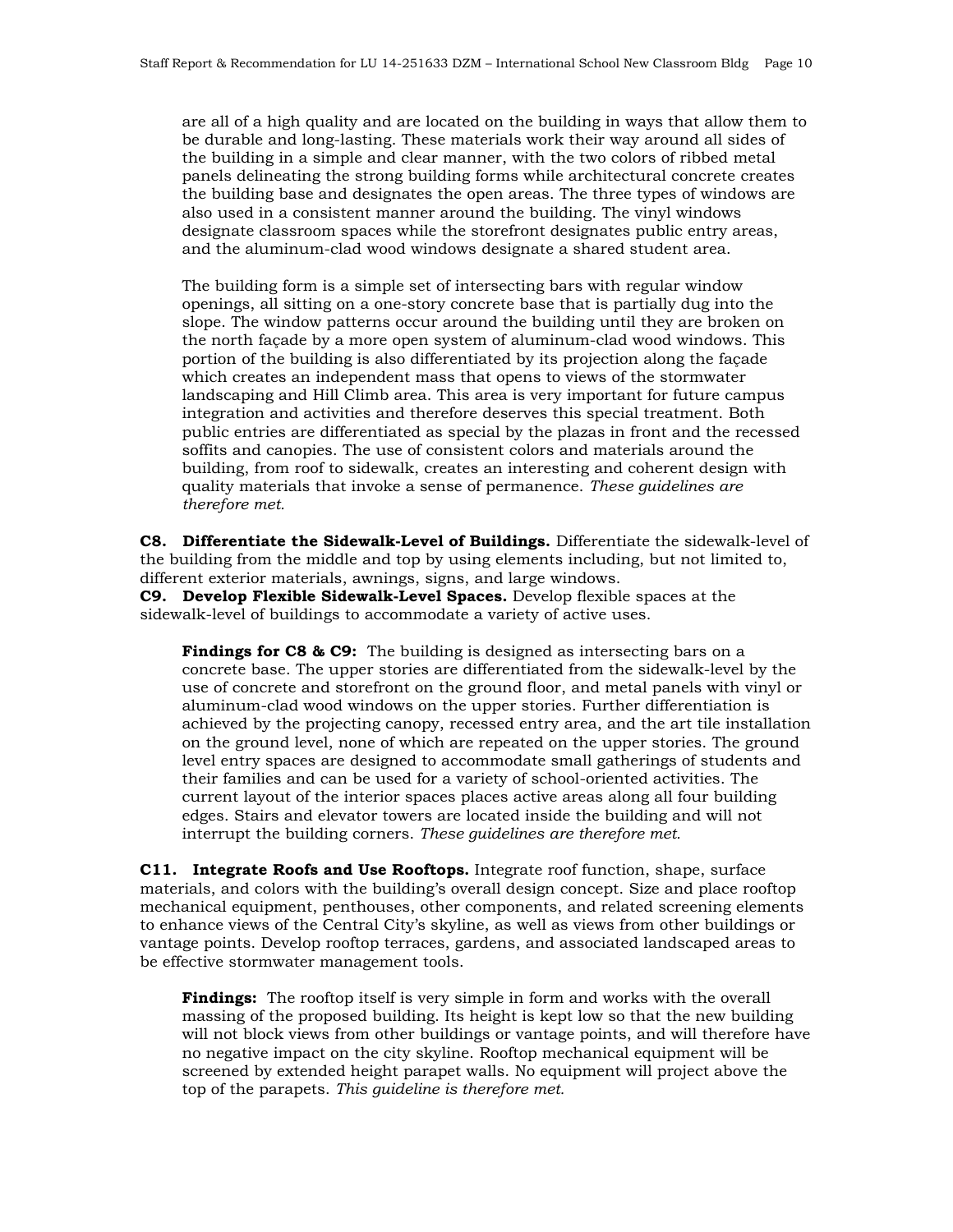**C12. Integrate Exterior Lighting.** Integrate exterior lighting and its staging or structural components with the building's overall design concept. Use exterior lighting to highlight the building's architecture, being sensitive to its impacts on the skyline at night.

**Findings:** Illumination of the development consists of light fixtures recessed into the entry soffits and canopies and landscape lighting. This lighting fits into the overall site plan and architecture of this development and will not adversely impact the skyline at night. All of the light fixtures are appropriately scaled to their location and will focus illumination in ways that improve safety for pedestrians while preventing light spillover. *This guideline is therefore met.*

#### **(2) MODIFICATION REQUESTS (33.825)**

#### **33.825.040 Modifications That Will Better Meet Design Review Requirements:**

The review body may consider modification of site-related development standards, including the sign standards of Chapters 32.32 and 32.34 of the Sign Code, as part of the design review process. These modifications are done as part of design review and are not required to go through the adjustment process. Adjustments to use-related development standards (such as floor area ratios, intensity of use, size of the use, number of units, or concentration of uses) are required to go through the adjustment process. Modifications that are denied through design review may be requested as an adjustment through the adjustment process. The review body will approve requested modifications if it finds that the applicant has shown that the following approval criteria are met:

- **A. Better meets design guidelines.** The resulting development will better meet the applicable design guidelines; and
- **B. Purpose of the standard.** On balance, the proposal will be consistent with the purpose of the standard for which a modification is requested.

**Modification #1: Ground Floor Windows (33.130.230).** To reduce the total length fronting SW Caruthers Street from the required 56 linear feet to 29 linear feet and the area from the required 50% to 23.5%.

*Purpose Statement:* The ground floor active use standards are intended to reinforce the continuity of pedestrian-active ground-level building uses. The standards are also to help maintain a healthy urban district through the interrelationship of ground-floor building occupancy and street level accessible public uses and activities. Active uses include but are not limited to: lobbies, retail, residential, commercial, and office.

*Standard:* 33.130.230.B.2. In CX zone, all exterior walls on the ground level which face a street lot line, sidewalk, plaza, or other public open space or right-of-way must meet the general window standard of 50% of the length and 25% of the ground level wall area, or the option for artwork.

- *A. Better meets design guidelines. The resulting development will better meet the applicable design guidelines; and*
- *B. Purpose of the standard. On balance, the proposal will be consistent with the purpose of the standard for which a modification is requested.*

**Findings for A & B:** The classroom building provides ground floor windows into interior active use areas around the entire building. The north façade, which faces SW Sherman Street, has an extensive amount of glazing which actually exceeds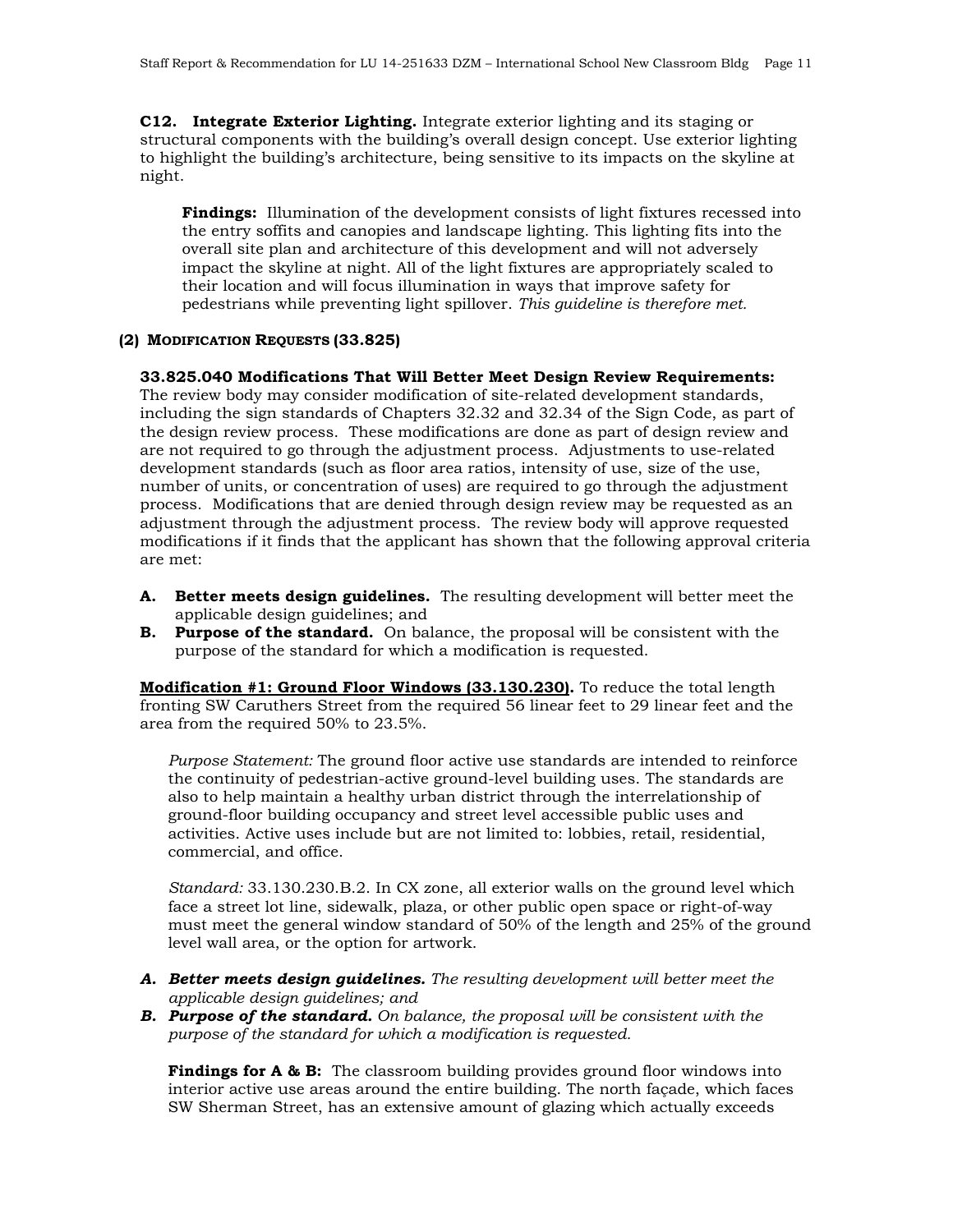what is required by this section of the Zoning Code. The south façade facing SW Caruthers Street has the burden of the severe slope of this site which creates a condition where many of the window sills are 4 feet or more above grade and therefore cannot be counted as ground floor windows. If the site were less sloped, the building would easily meet the ground floor window requirements along SW Caruthers with the proposed design which does provide views into active use areas and out to the street.

In order to provide additional visual interest along SW Caruthers, one section of concrete foundation wall will have student-created decorative tiles attached to it. The tiles will also wrap around the corner onto the east façade adjacent to the lower entry plaza. This decorative element will provide color and texture to this wall and can expand or change over time as new tiles are made by the students. While this is a site-specific solution dictated by the severe downward slope from west to east, the proposed windows and art tiles better meets design guidelines *A7 Establish and Maintain a Sense of Urban Enclosure; A8 Contribute to a Vibrant Streetscape; C1 Enhance View Opportunities;* and *C5 Design for Coherency*.

The modification request is consistent with the purpose of the standard. The classroom building provides surveillance opportunities along the entire south building façade with views directly out and down to the adjacent sidewalk. Pedestrians will have views into active areas within the structure, and the concrete foundation wall will be decorated with art tiles and fronted with landscaping to create a visually dynamic pedestrian environment.

*This modification meets the approval criteria and therefore merits approval.*

**Modification #2 Pedestrian Standards (33.130.240.B.2a).** To reduce the width of one new pedestrian connection from the new building plaza to the existing large modular building, from the required 6 feet to 5 feet.

*Purpose Statement:* The pedestrian standards encourage a safe, attractive, and usable pedestrian circulation system in all developments. They ensure a direct pedestrian connection between abutting streets and buildings on the site, and between buildings and other activities within the site. In addition, they provide for connections between adjacent sites, where feasible.

*Development Standard:* The standards of this Section apply to all development except houses, attached houses, and duplexes. An on-site pedestrian circulation system must be provided. The system must meet all standards of this Subsection. The circulation system must be hard-surfaced, and be at least 6 feet wide.

- *A. Better meets design guidelines. The resulting development will better meet the applicable design guidelines; and*
- *B. Purpose of the standard. On balance, the proposal will be consistent with the purpose of the standard for which a modification is requested.*

**Findings for A & B:** The proposal better meets design guidelines *B1 Reinforce and Enhance the Pedestrian System;* and *B7 Integrate Barrier Free Design* by connecting this new building to other areas of the campus via an existing 5 foot wide walkway from SW Sherman Street. Other existing buildings and service areas will be fully ADA accessible from the new 5 foot wide elevated wood walkway that will run from the lower plaza to the large modular classroom building.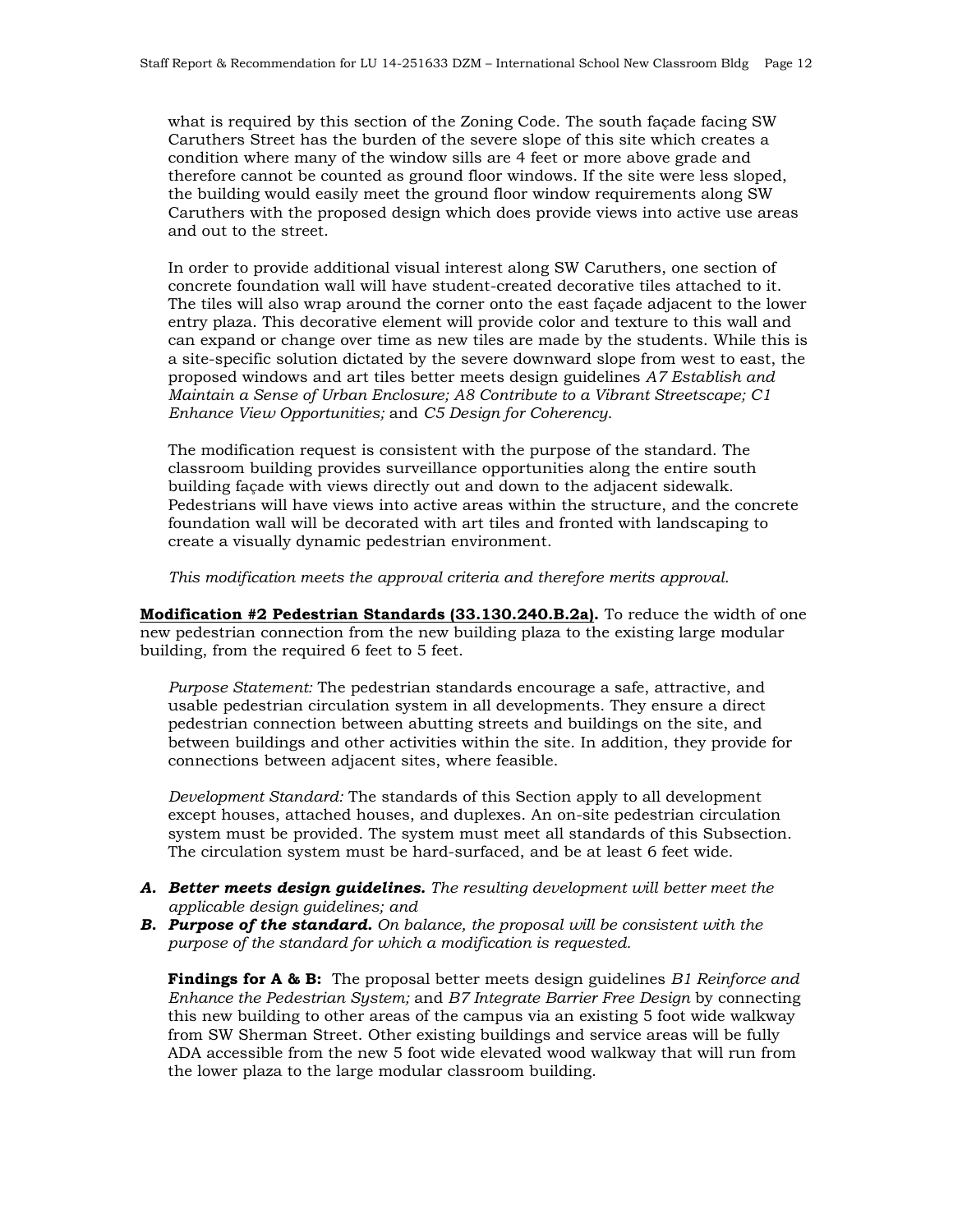The modification request is consistent with the purpose of the standard by providing a safe, visually attractive, usable piece of the pedestrian circulation system that directly connects abutting streets and campus buildings. Existing and new classroom building windows provide surveillance opportunities along this walkway. The new elevated wood walkway will be wide enough to accommodate students moving between buildings. It will also providing a safe and level exit pathway to the street.

*This modification meets the approval criteria and therefore merits approval.*

#### **DEVELOPMENT STANDARDS**

Unless specifically required in the approval criteria listed above, this proposal does not have to meet the development standards in order to be approved during this review process. The plans submitted for a building or zoning permit must demonstrate that all development standards of Title 33 can be met, or have received an Adjustment or Modification via a land use review prior to the approval of a building or zoning permit.

#### **CONCLUSIONS**

The design review process exists to promote the conservation, enhancement, and continued vitality of areas of the City with special scenic, architectural, or cultural value. The overall design results in a composition that is interesting to view and enhances this important site on The International School's campus. Building elements and site design features such as high quality materials, multiple plazas, and landscaping creates an environment that will enhance the surrounding area. The modifications to ground floor windows and pedestrian connections recognize the sloping site and other constraints present in this area. The proposal meets the applicable design guidelines and modification criteria and therefore warrants approval**.**

#### **TENTATIVE STAFF RECOMMENDATION**

(May be revised upon receipt of new information at any time to the Design Commission decision)

Staff recommends Design Review approval for a new three story classroom building and landscape features on The International School's campus to include the following:

- Two colors of ribbed metal panels;
- Two colors of flat backed metal panels;
- Smooth architectural-grade concrete;
- Aluminum-clad wood windows;
- Aluminum storefront;
- Vinyl windows;
- Rooftop mechanical equipment screened behind extended parapets;
- Metal gutters, canopies, and guardrails;
- One new transformer installed at the back corner of the adjacent surface parking lot, above-grade and screened with plate steel;
- Site work includes concrete retaining walls, concrete plazas with seats and lighting, a concrete Hill Climb sequence with steps, seats and lighting, and landscaping around the new building; and
- Nonconforming site upgrades of long-term bicycle parking and installing mechanical equipment screening for one on-grade unit along SW Sherman.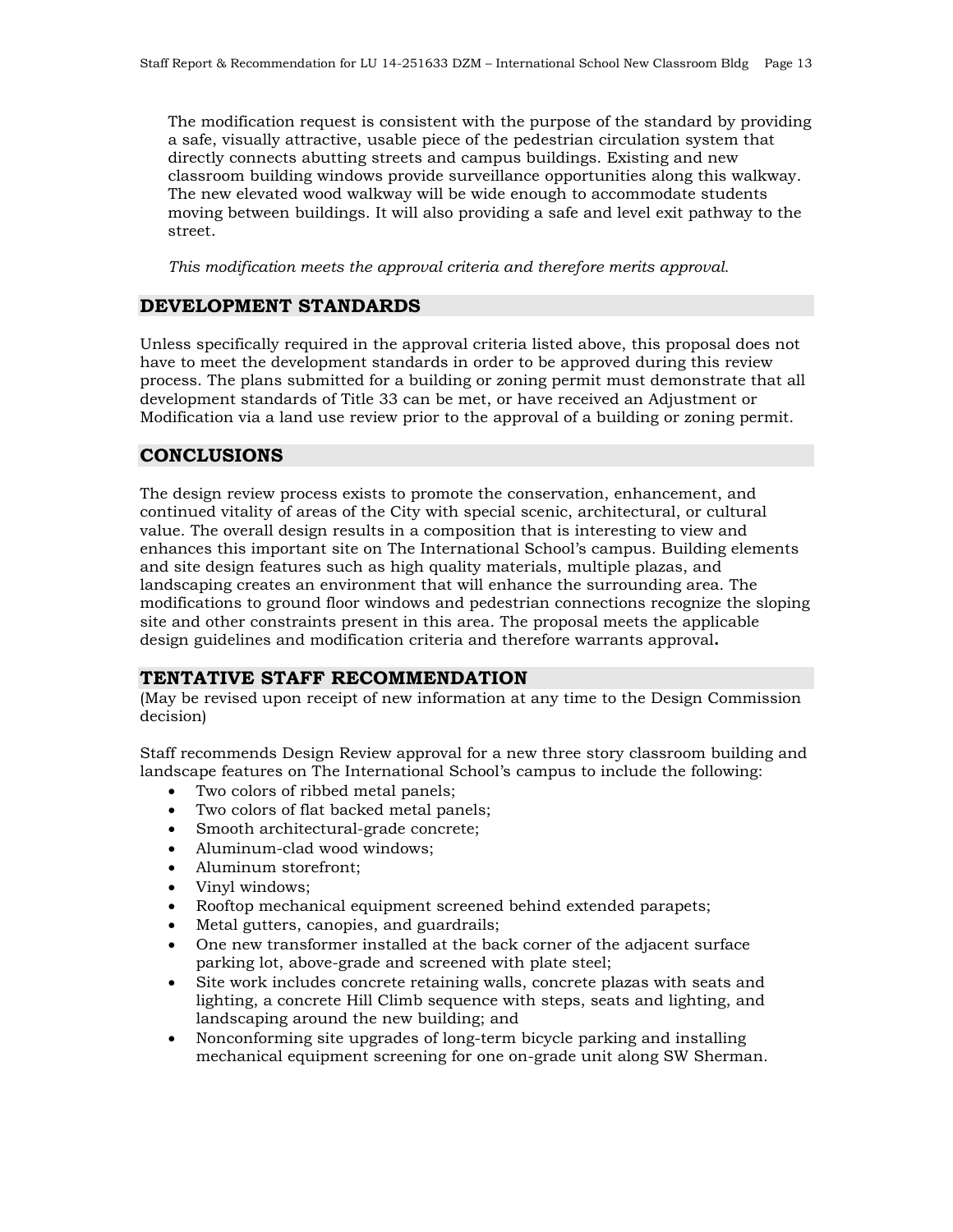Approval of the following two Modifications:

- 1. 33.130.230 Ground Floor Windows To reduce the total length fronting SW Caruthers Street from the required 56 linear feet to 29 linear feet and the area from the required 50% to 23.5% and provide art tiles in a designated area.
- 2. 33.130.240.B.2a Pedestrian Standards To reduce the width of one new elevated wood pedestrian connection from the new building plaza to the existing large modular building, from the required 6 feet to 5 feet.
- A. As part of the building permit application submittal, each of the 4 required site plans and any additional drawings must reflect the information and design approved by this land use review as indicated in Exhibits C.1-C.43. The sheets on which this information appears must be labeled, "Proposal and design as approved in Case File # LU 14-251633 DZM. No field changes allowed."

===================================

**Procedural Information.** The application for this land use review was submitted on December 19, 2014, and was determined to be complete on February 13, 2015.

*Zoning Code Section 33.700.080* states that Land Use Review applications are reviewed under the regulations in effect at the time the application was submitted, provided that the application is complete at the time of submittal or complete within 180 days. Therefore this application was reviewed against the Zoning Code in effect on December 19, 2014.

*ORS 227.178* states the City must issue a final decision on Land Use Review applications within 120-days of the application being deemed complete. The 120-day review period may be waived or extended at the request of the applicant. In this case, the applicant waived the 120-day review period, as stated with Exhibit A-2.

**Some of the information contained in this report was provided by the applicant.** As required by Section 33.800.060 of the Portland Zoning Code, the burden of proof is on the applicant to show that the approval criteria are met. The Bureau of Development Services has independently reviewed the information submitted by the applicant and has included this information only where the Bureau of Development Services has determined the information satisfactorily demonstrates compliance with the applicable approval criteria. This report is the recommendation of the Bureau of Development Services with input from other City and public agencies.

**This report is not a decision. The review body for this proposal is the Design Commission who will make the decision on this case.** This report is a recommendation to the Design Commission by the Bureau of Development Services. The review body may adopt, modify, or reject this recommendation. The Design Commission will make a decision about this proposal at the hearing or will grant a continuance. Your comments to the Design Commission can be mailed, c/o the Design Commission, 1900 SW Fourth Ave., Suite 5000, Portland, OR 97201 or faxed to 503- 823-5630.

You will receive mailed notice of the decision if you write a letter received before the hearing or testify at the hearing, or if you are the property owner or applicant. You may review the file on this case by appointment at our office at 1900 SW Fourth Ave., Suite 5000, Portland, OR 97201. Please call the file review line at 503-823-7617 to schedule an appointment.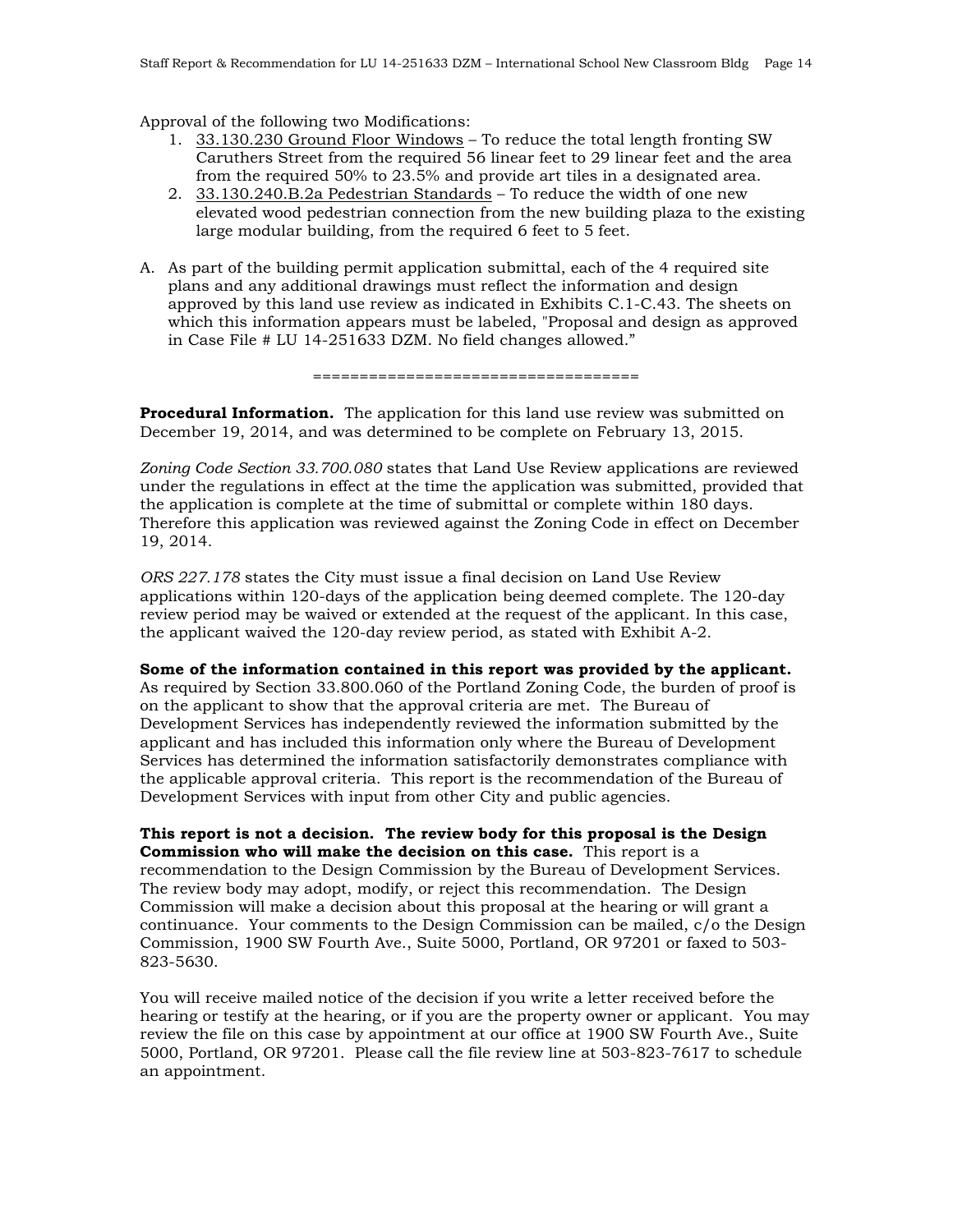**Appeal of the decision.** The decision of the Design Commission may be appealed to City Council, who will hold a public hearing. If you or anyone else appeals the decision of the Design Commission, City Council will hold an evidentiary hearing, one in which new evidence can be submitted to them. Upon submission of their application, the applicant for this land use review chose to waive the 120-day time frame in which the City must render a decision. This additional time allows for any appeal of this proposal to be held as an evidentiary hearing.

**Who can appeal:** You may appeal the decision only if you write a letter which is received before the close of the record for the hearing, if you testify at the hearing, or if you are the property owner/applicant. **Appeals must be filed within 14 days of the decision. An appeal fee of \$5,000.00 will be charged.**

Additional information on how to file and the deadline for filing an appeal will be included with the decision. Assistance in filing the appeal and information on fee waivers are available from the Bureau of Development Services in the Development Services Center, 1900 SW Fourth Ave., First Floor. Neighborhood associations recognized by the Office of Neighborhood Involvement may qualify for a waiver of the appeal fee provided that the association has standing to appeal. The appeal must contain the signature of the Chair person or other person authorized by the association, confirming the vote to appeal was done in accordance with the organization's bylaws.

Neighborhood associations, who wish to qualify for a fee waiver, must complete the Type III Appeal Fee Waiver Request for Organizations Form and submit it prior to the appeal deadline. The Type III Appeal Fee Waiver Request for Organizations Form contains instructions on how to apply for a fee waiver, including the required vote to appeal.

#### **Recording the final decision.**

If this Land Use Review is approved the final decision must be recorded with the Multnomah County Recorder. A few days prior to the last day to appeal, the City will mail instructions to the applicant for recording the documents associated with their final land use decision.

• A building or zoning permit will be issued only after the final decision is recorded.

The applicant, builder, or a representative may record the final decision as follows:

- By Mail: Send the two recording sheets (sent in separate mailing) and the final Land Use Review decision with a check made payable to the Multnomah County Recorder to: Multnomah County Recorder, P.O. Box 5007, Portland OR 97208. The recording fee is identified on the recording sheet. Please include a selfaddressed, stamped envelope.
- In Person: Bring the two recording sheets (sent in separate mailing) and the final Land Use Review decision with a check made payable to the Multnomah County Recorder to the County Recorder's office located at 501 SE Hawthorne Boulevard, #158, Portland OR 97214. The recording fee is identified on the recording sheet.

For further information on recording, please call the County Recorder at 503-988-3034 For further information on your recording documents please call the Bureau of Development Services Land Use Services Division at 503-823-0625.

**Expiration of this approval.** An approval expires three years from the date the final decision is rendered unless a building permit has been issued, or the approved activity has begun.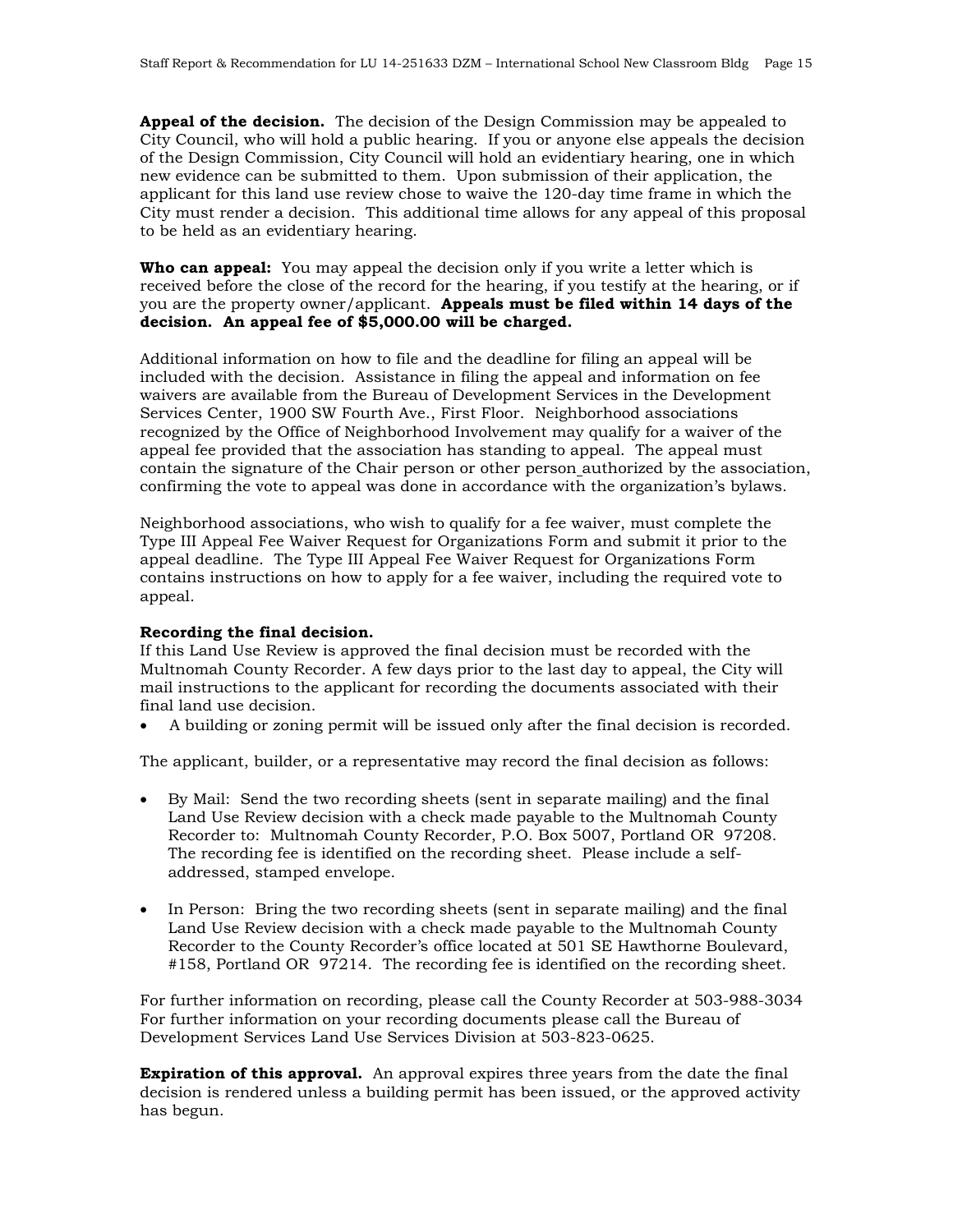Where a site has received approval for multiple developments, and a building permit is not issued for all of the approved development within three years of the date of the final decision, a new land use review will be required before a permit will be issued for the remaining development, subject to the Zoning Code in effect at that time.

Zone Change and Comprehensive Plan Map Amendment approvals do not expire.

**Applying for your permits.** A building permit, occupancy permit, or development permit must be obtained before carrying out this project. At the time they apply for a permit, permittees must demonstrate compliance with:

- All conditions imposed here.
- All applicable development standards, unless specifically exempted as part of this land use review.
- All requirements of the building code.
- All provisions of the Municipal Code of the City of Portland, and all other applicable ordinances, provisions and regulations of the city.

#### **The Bureau of Development Services is committed to providing equal access to information and hearings. Please notify us no less than five business days prior to the event if you need special accommodations. Call 503-823-7300 (TTY 503-823-6868).**

Chris Caruso March 23, 2015

**EXHIBITS** – NOT ATTACHED UNLESS INDICATED

- A. Applicant's Information
	- 1. Written Narrative
	- 2. 120-Day Waiver
	- 3. Memo 9 February 2015
- B. Zoning Map (attached)
- C. Plan & Drawings
	- 1. Context Photographs
	- 2. Context Photographs
	- 3. Context Photographs
	- 4. Panorama P1
	- 5. Panorama P2
	- 6. Panorama P3
	- 7. Panorama P4
	- 8. Panorama P5
	- 9. Panorama P6 & P7
	- 10. Section E: Drawing Index
	- 11. District Map and Campus Vision Plan
	- 12. Existing Conditions Stearns Block
	- 13. Existing Conditions Hilltop Block
	- 14. Overall Site Plan (attached)
	- 15. Landscape Plan (attached)
	- 16. Landscape Sections
	- 17. Landscape Materials
	- 18. Landscape Details (1 of 2)
	- 19. Landscape Details (2 of 2)
	- 20. Floor Plan-Level 1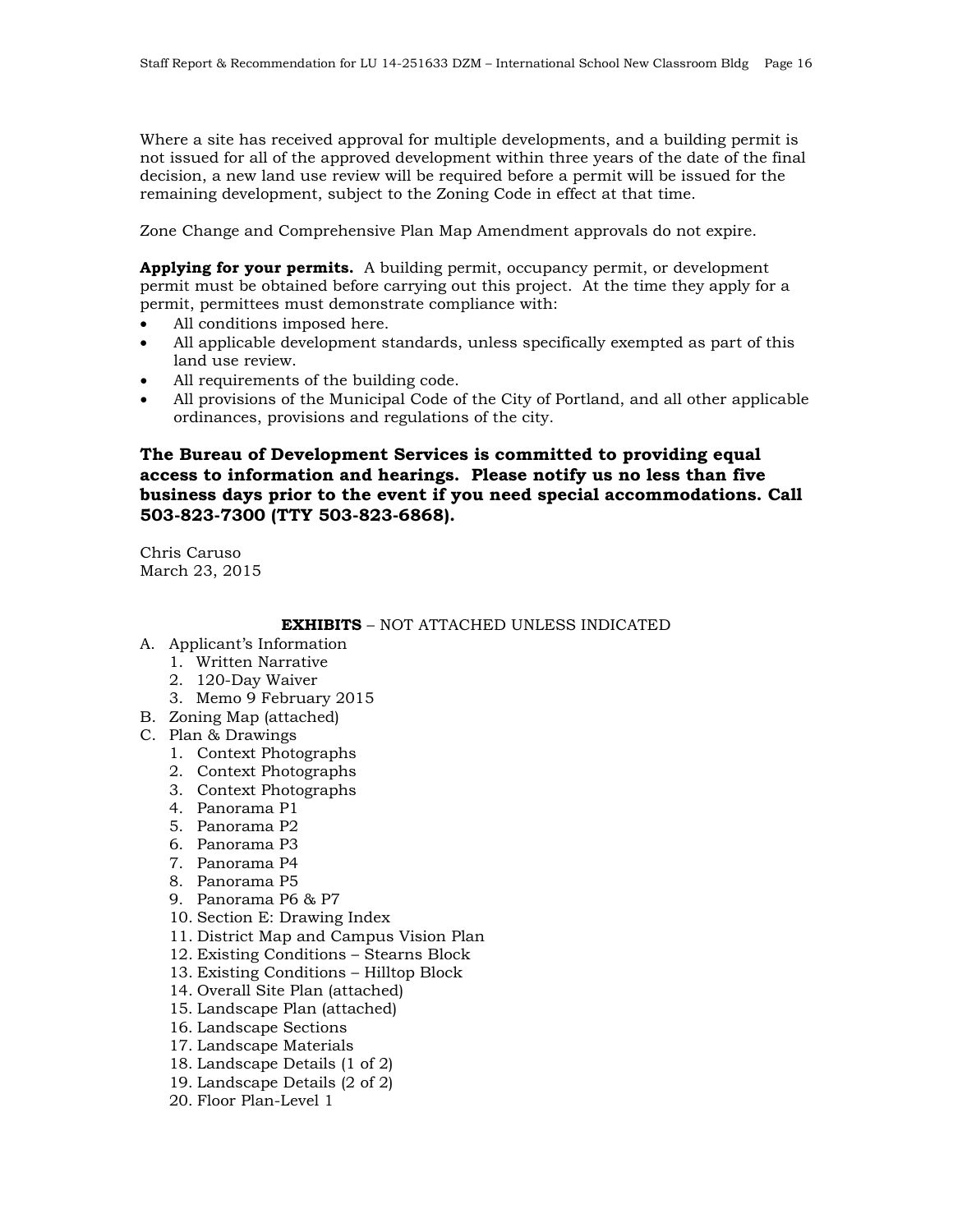- 21. Floor Plan-Level 2
- 22. Floor Plan-Level 3
- 23. Roof Plan
- 24. Artist Illustration-Activity Area
- 25. Artist Illustration-Building and Hill Climb
- 26. Vignettes-Overall (attached)
- 27. Vignettes-Detail
- 28. Overall Line Elevations
- 29. South (SW Caruthers St) Elevation
- 30. West (Uphill) Elevation
- 31. West Partial Elevation
- 32. North (Campus Interior) Elevation
- 33. East (Downhill) Elevation
- 34. Enlarged Entry Court Elevation
- 35. Building Sections
- 36. Wall Sections
- 37. Building Details-Cladding
- 38. Building Details-Level One and Classroom Windows
- 39. Building Details-Activity Elevations
- 40. Materials-Cladding
- 41. Materials-Windows
- 42. Nonconforming Development Upgrades
- 43. Drainage Report (not included in the Commission packets)
- D. Notification information:
	- 1. Request for response
	- 2. Posting letter sent to applicant
	- 3. Notice to be posted
	- 4. Applicant's statement certifying posting
	- 5. Mailed notice
	- 6. Mailing list
- E. Agency Responses:
	- 1. Water Bureau
	- 2. Fire Bureau
	- 3. Bureau of Parks, Forestry Division
	- 4. Site Development Section of BDS
	- 5. Life Safety Review Section of BDS
	- 6. Bureau of Environmental Services
	- 7. Bureau of Transportation Engineering and Development Review
- F. Letters none received
- G. Other
	- 1. Original LUR Application
	- 2. Incomplete Letter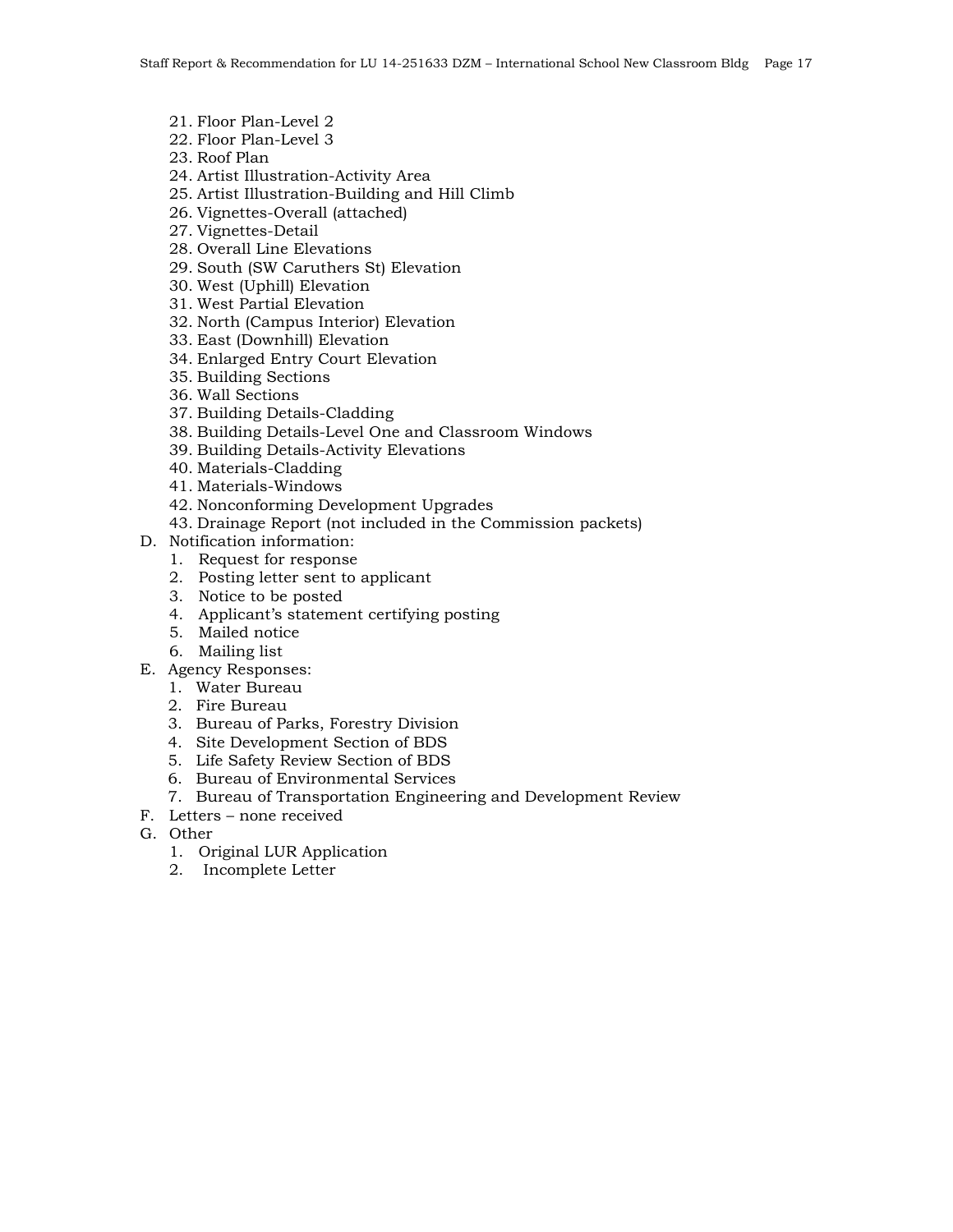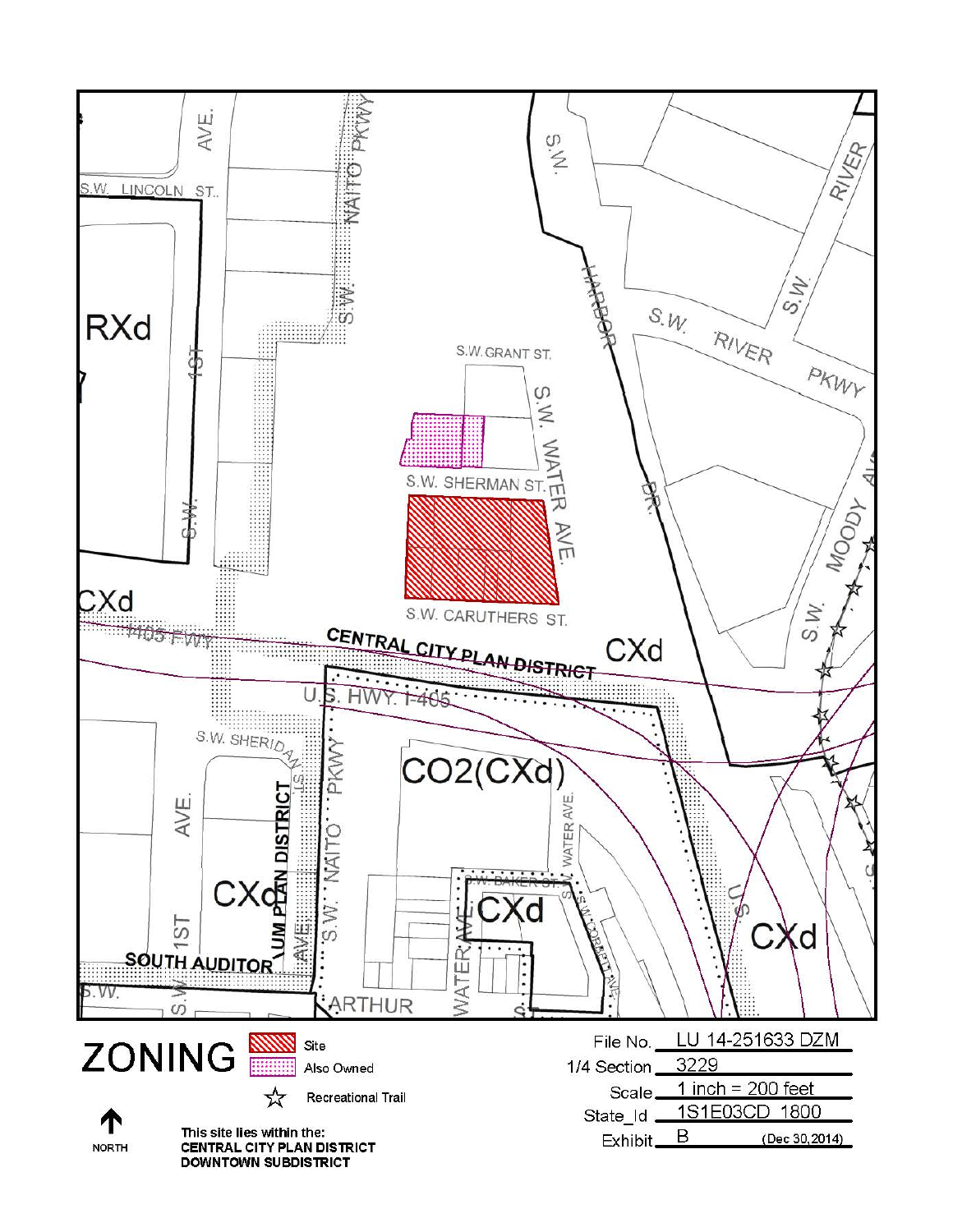

 $\bigodot_{\substack{\text{Suppose }\\ \text{non-convex}}\\ \text{non-convex over }\\ \text{non-convex over }\\ \text{non-convex over }\\ \text{non-convex over }\\ \text{non-convex over }\\ \text{non-convex over }\\ \text{non-convex over }\\ \text{non-convex over }\\ \text{non-convex over }\\ \text{non-convex over }\\ \text{non-convex over }\\ \text{non-convex over }\\ \text{non-convex over }\\ \text{non-convex over }\\ \text{non-convex over }\\ \text{non-convex over }\\ \text{non-convex over }\\ \text{non-convex over }\\ \text{non-convex over }\\ \text{non-conv$ 





Section E | Exhibit C14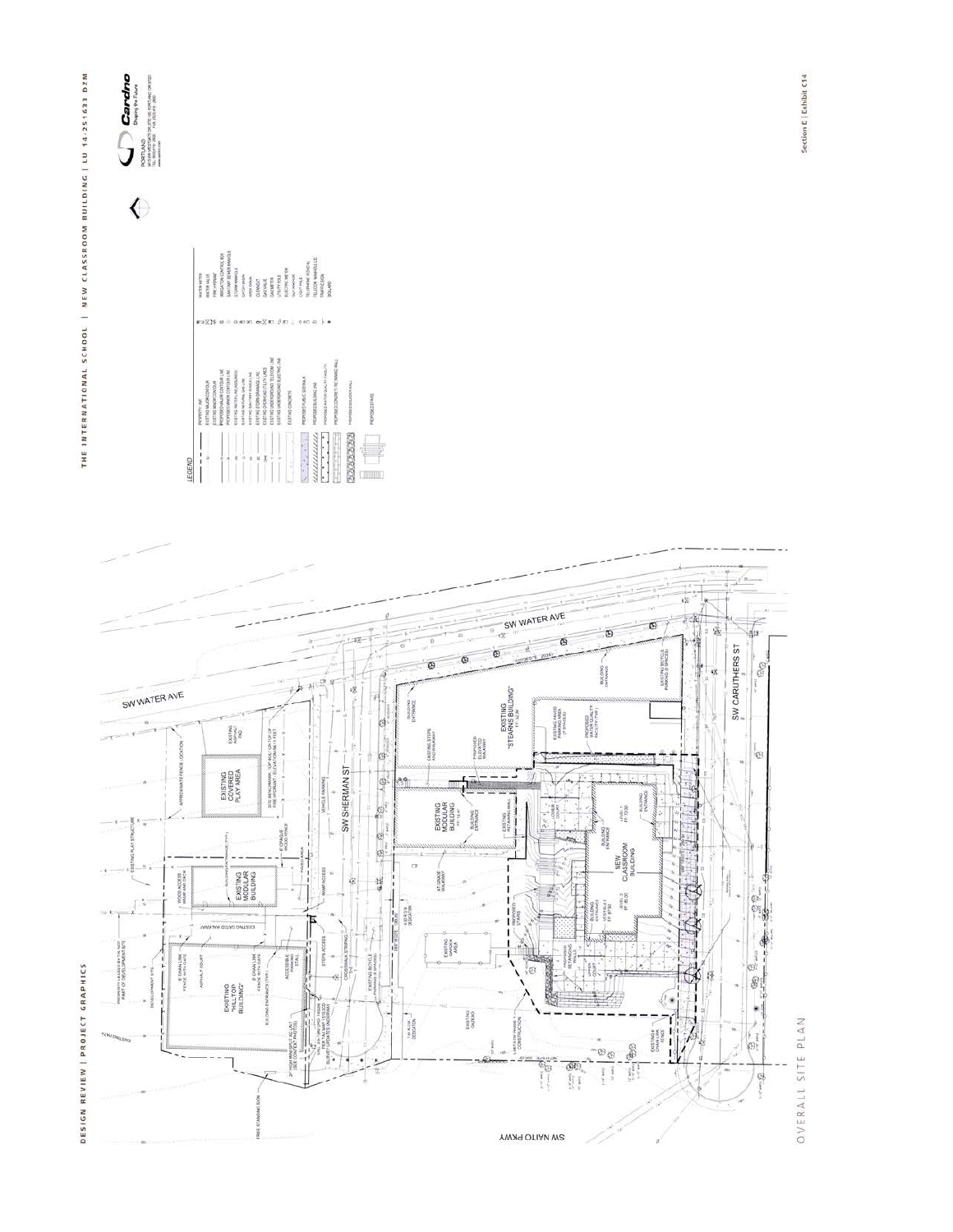## LEGEND

- (W) Concrete wall
- W2 Contrete seat wall, see detail
- (W3) Concrete block seat walls, see detail
- (W4) 8oulder wall
- G12 Planting area
- (2) Stormwater planter
- (13) Rain path boulders & vegetation
- (RT) Concrete steps with steel handralls, see detail
- (R2) Steel guardrail, see details
- (R3) Concrete and opaque steel surround for new PGE<br>transformer, see details
- drail, see details (R4) Elevated wood walkway
- (RS) Existing chain link fence
- (R6) Existing concrete steps and walk
- assembly (DCDA) (R7) Flush yault for fire double check
- (81) Covered bicycle parking, see building plans for number
- (11) 24" Existing Maple Tree to be retain & protected during construction per city standard
- (12) 12" Existing Pine Tree to be retain & protected during<br>construction per city standard
- (13) 26" Existing Buckeye Tree le-
- $\widehat{(\mathbf{1}\mathbf{4})}$  30" Existing Buckeye Tree to be retain a protected during
- (FS) Proposed Street Tree
- 12<sup>1</sup> Tall LED Pole-Top Lum ∔



# LANDSCAPE PLAN

Section E | Exhibit C15